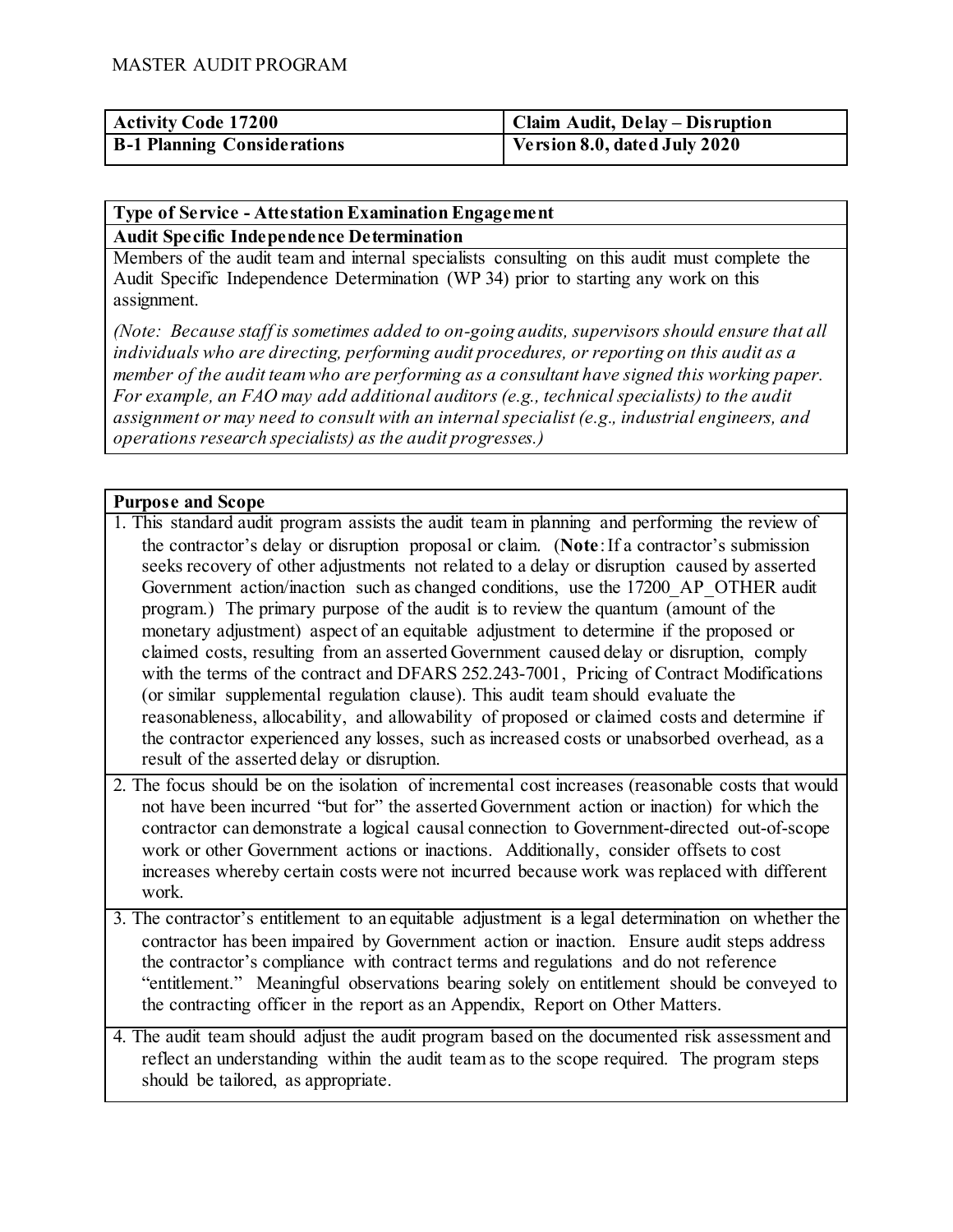# **Purpose and Scope**

## **Planning Considerations**

1. An equitable adjustment may be submitted as a proposal or a claim under the disputes clause of the contract. A request for equitable adjustment (REA) proposal is generally submitted under DFARS 252.243-7002, Requests for Equitable Adjustment, to request a contract modification in price and/or performance period necessitated by an unplanned Government change in the contract terms or conditions.

A claim is generally submitted under FAR 52.233-1, Disputes, which defines a claim as a written demand/assertion seeking, as a matter of right, payment of money in a sum certain, an adjustment or interpretation of contract terms, or other relief arising under or related to the contract, submitted to the contracting officer for a decision. A claim submitted under FAR 52.233-1 may also be referred to as a CDA claim (i.e., a claim submitted under the Contracts Disputes Act).

The certification requirement is different for an REA vs. a claim. When the aggregate amount (additions plus deletions) of an REA exceeds the simplified acquisition threshold defined in FAR 2 and FAR 13.2, the certification requirement is found in DFARS clause 252.243-7002. A CDA claim requires two additional elements of the certification as specified in FAR 52.233-1(d).

2. Prior to commencing the audit, review guidance that may impact the audit and adjust the scope and procedures appropriately. Guidance to review includes CAM, open MRDs, FAQ training material, etc.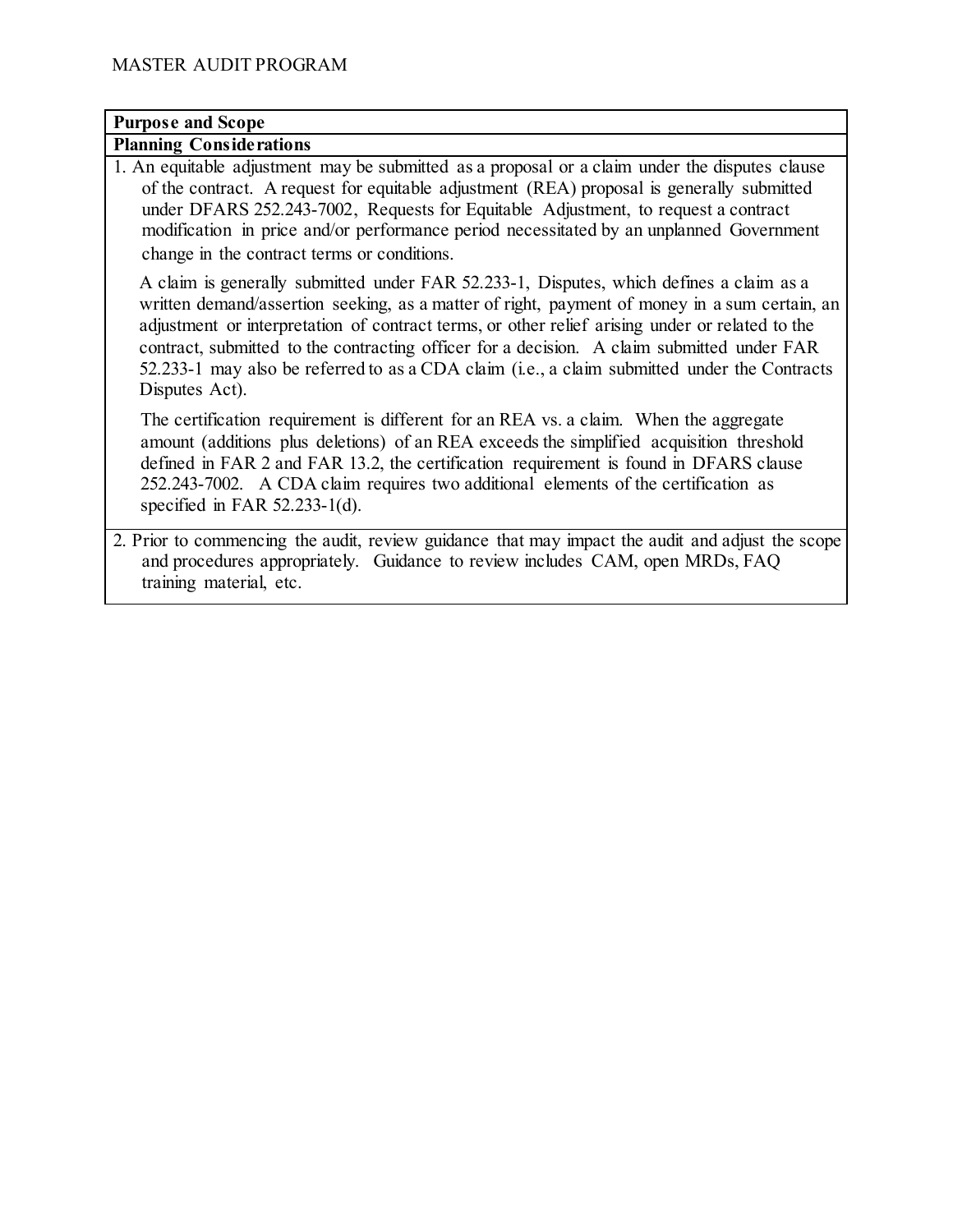### **References**

The following references should be reviewed prior to starting the audit:

- 1. CAM Chapter 12, Auditing Contract Termination Delay Disruption and Other Price Adjustment Proposals or Claims
- 2. FAR 33, Protests, Disputes, and Appeals
- 3. FAR 52.233, Protests, Disputes and Appeals clauses, as applicable
- 4. FAR 43, Contract Modifications
- 5. FAR 52.236-2, Differing Site Conditions
- 6. FAR 52.242-14, Suspension of Work
- 7. FAR 52.242-15, Stop-Work Order
- 8. FAR 52.242-16, Stop-Work Order -- Facilities
- 9. FAR 52.242-17, Government Delay of Work
- 10. FAR 52.243, Changes clauses as applicable
- 11. For construction contracts, FAR 31.105, Construction and Architect-Engineer Contracts
- 12. For construction contracts, DFARS 252.236-7000, Modification of Proposals Price Breakdown
- 13. DFARS 252.243-7001, Pricing of Contract Modifications
- 14. DFARS 252.243-7002, Requests for Equitable Adjustment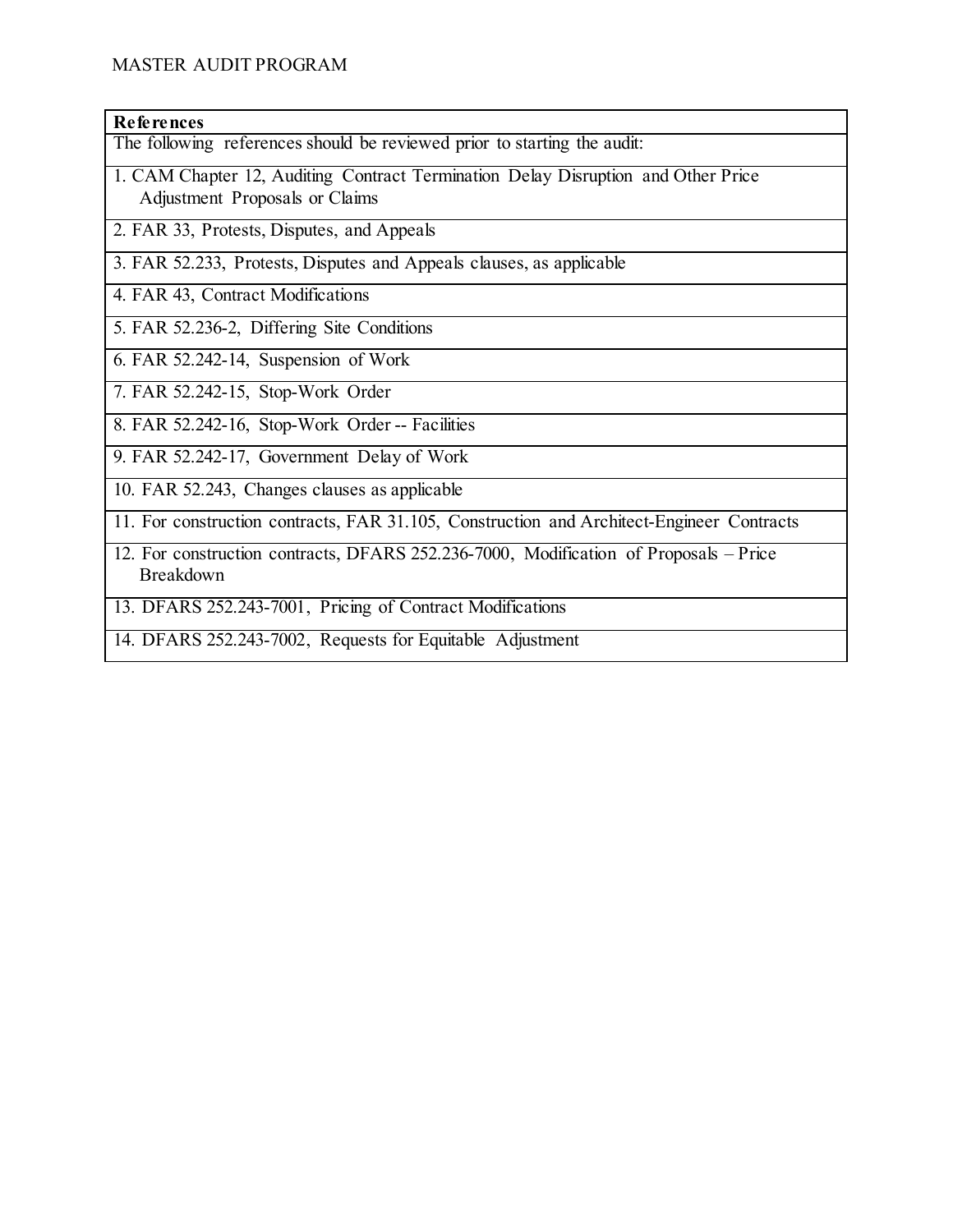|                                                                            | <b>B-1 Preliminary Steps</b>                                                                                                                                                                                                                                                                                                                                                                                                                                                                                                          | WP Reference |
|----------------------------------------------------------------------------|---------------------------------------------------------------------------------------------------------------------------------------------------------------------------------------------------------------------------------------------------------------------------------------------------------------------------------------------------------------------------------------------------------------------------------------------------------------------------------------------------------------------------------------|--------------|
|                                                                            | Version 8.0, dated July 2020                                                                                                                                                                                                                                                                                                                                                                                                                                                                                                          |              |
|                                                                            | INITIAL COMMUNICATIONS AND ADEQUACY                                                                                                                                                                                                                                                                                                                                                                                                                                                                                                   |              |
| 1. Review the audit request for any special requirements. Communicate with |                                                                                                                                                                                                                                                                                                                                                                                                                                                                                                                                       |              |
|                                                                            | the requestor as soon as practical regarding the following:                                                                                                                                                                                                                                                                                                                                                                                                                                                                           |              |
|                                                                            | a. Gather background information on the REA or claim. Discuss the<br>nature of dispute with the contracting officer (and Government trial<br>attorney, if appropriate). Obtain an understanding of the Government's<br>position on the asserted delay or disruption. Document any disputes<br>between the contractor and the Government concerning asserted<br>inaccuracies in technical specifications or additional requirements that<br>may have a significant effect on labor, materials, and other proposed or<br>claimed costs. |              |
|                                                                            | b. Ascertain any known concerns impacting the audit.                                                                                                                                                                                                                                                                                                                                                                                                                                                                                  |              |
|                                                                            | c. Discuss the availability of specialist assistance. Consider where<br>specialist assistance is needed in areas such as:                                                                                                                                                                                                                                                                                                                                                                                                             |              |
|                                                                            | (1) Evaluating the reasonableness of factors used for any proposed or<br>claimed loss of efficiency or learning;                                                                                                                                                                                                                                                                                                                                                                                                                      |              |
|                                                                            | (2) Evaluating asserted days of delay and additional days of extended<br>performance;                                                                                                                                                                                                                                                                                                                                                                                                                                                 |              |
|                                                                            | (3) Evaluating excess material or labor to determine the cost realism of<br>the bid or negotiated cost elements;                                                                                                                                                                                                                                                                                                                                                                                                                      |              |
|                                                                            | (4) Interpreting work schedules (CAM 12-805.4d);                                                                                                                                                                                                                                                                                                                                                                                                                                                                                      |              |
|                                                                            | (5) Interpreting and using of Corps of Engineers (COE) equipment<br>schedules (CAM 12-802.5c); and,                                                                                                                                                                                                                                                                                                                                                                                                                                   |              |
|                                                                            | (6) Using the total cost or modified total cost method (CAM 12-704).                                                                                                                                                                                                                                                                                                                                                                                                                                                                  |              |
|                                                                            | d. Discuss the audit scope to address profit (Section L) and ascertain the<br>contracting officer's understanding on whether the subject matter should<br>include profit (i.e., subject to further adjustment during<br>settlement/negotiations). If profit will not be included in the audit scope,<br>document the conversation with the contracting officer and exclude the<br>audit steps from the audit plan.                                                                                                                    |              |
|                                                                            | e. If not provided with the request for audit, request the contracting officer<br>provide a list of any significant contract events as required by FAR<br>$43.204(b)(5)$ . If one is not available, prepare a "Chronology of<br>Significant Events." (OAG).                                                                                                                                                                                                                                                                           |              |
| f.                                                                         | Discuss the contractor's certification as an REA vs. a claim and request<br>relevant facts such as earlier submissions or other related REAs or<br>claims.                                                                                                                                                                                                                                                                                                                                                                            |              |
| g.                                                                         | Ascertain the reasons for any scope restrictions or limitations, if<br>applicable. If restrictions or limitations substantially diminish the value<br>of the audit, advise the requestor (and the Government trial attorney, if<br>any) and propose mitigating actions (e.g., additional procedures, time<br>extension, etc.).                                                                                                                                                                                                        |              |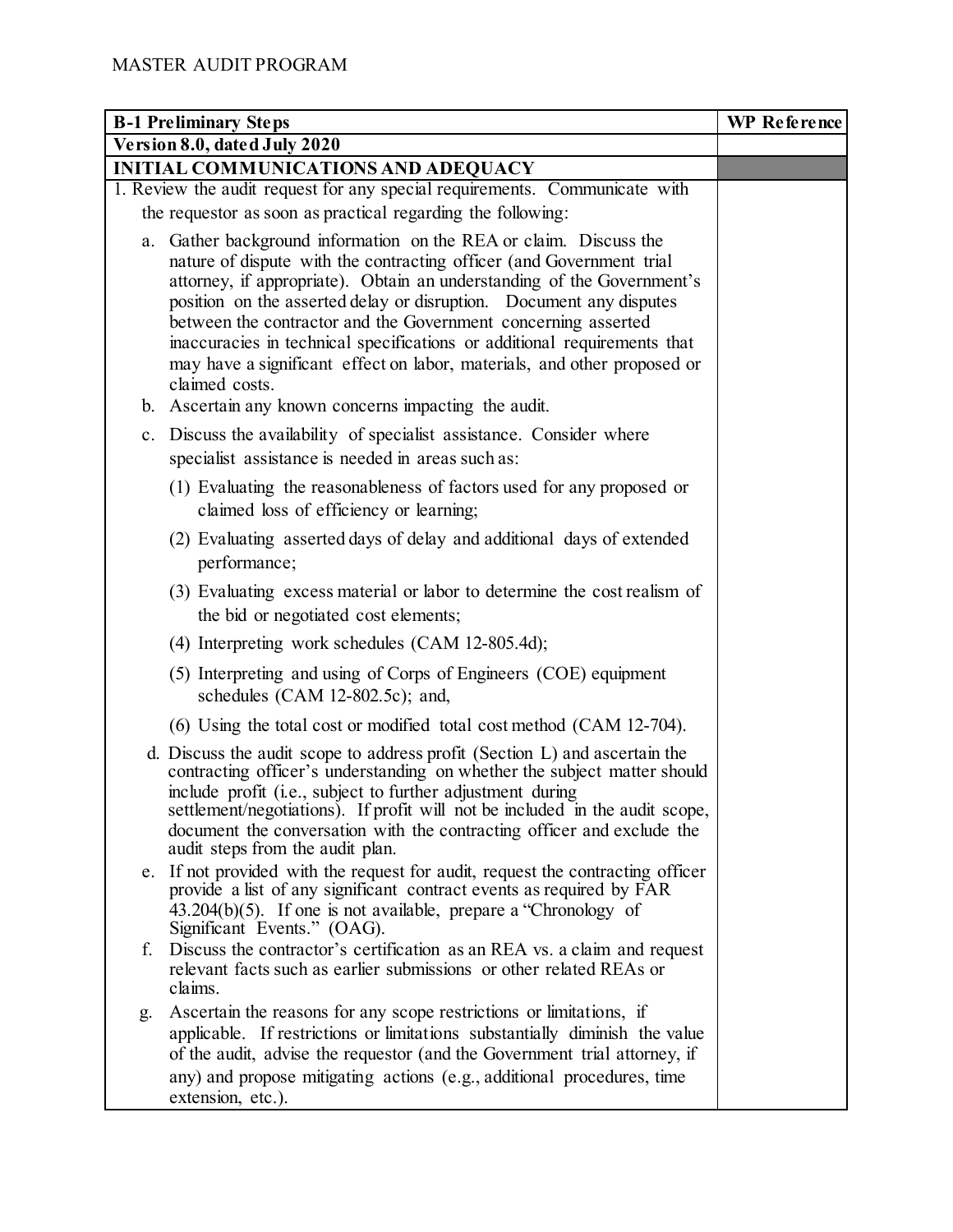| <b>B-1 Preliminary Steps</b>                                                                                                                                                                                                                                                                                                                                                                                                                                                                                                                                                                                                                                                                                                                                                                                                                                                                                                                                                   | WP Reference |
|--------------------------------------------------------------------------------------------------------------------------------------------------------------------------------------------------------------------------------------------------------------------------------------------------------------------------------------------------------------------------------------------------------------------------------------------------------------------------------------------------------------------------------------------------------------------------------------------------------------------------------------------------------------------------------------------------------------------------------------------------------------------------------------------------------------------------------------------------------------------------------------------------------------------------------------------------------------------------------|--------------|
| 2. Review the contractor's REA or claim and supporting schedules using OAG                                                                                                                                                                                                                                                                                                                                                                                                                                                                                                                                                                                                                                                                                                                                                                                                                                                                                                     |              |
| Delay Claim Audit – Screening Checklist for Delay Claims or Proposals to                                                                                                                                                                                                                                                                                                                                                                                                                                                                                                                                                                                                                                                                                                                                                                                                                                                                                                       |              |
| determine if it is adequate to be audited.                                                                                                                                                                                                                                                                                                                                                                                                                                                                                                                                                                                                                                                                                                                                                                                                                                                                                                                                     |              |
| 3. Perform mathematical verification of the REA or claim and supporting data.                                                                                                                                                                                                                                                                                                                                                                                                                                                                                                                                                                                                                                                                                                                                                                                                                                                                                                  |              |
| 4. Notify the appropriate contracting officer of the commencement of the risk<br>assessment and that the expected completion date will be provided in the<br>formal acknowledgement letter once the risk assessment is complete. The<br>acknowledgement process should be performed in accordance with CAM<br>$4 - 104.$                                                                                                                                                                                                                                                                                                                                                                                                                                                                                                                                                                                                                                                       |              |
| 5. If the submission is a claim and has been filed in a Board of Contract<br>Appeals or the Court of Federal Claims, notify the regional or CAD<br>Technical Specialist and the assigned DCAA Legal (DL) attorney. Note:<br>If the appeal has been assigned to a Government trial attorney, do not<br>accept audit requests regarding the claim without first notifying DL.<br>Occasionally when an appeal has been filed, the contractor attorneys will<br>insist all requests for documentation be made through them or through<br>the formal discovery process. This could significantly slow down the flow<br>of information and should be considered in the planning process. The DL<br>attorney will assist the audit team should this occur.                                                                                                                                                                                                                            |              |
| 6. If auditing a subcontract:                                                                                                                                                                                                                                                                                                                                                                                                                                                                                                                                                                                                                                                                                                                                                                                                                                                                                                                                                  |              |
| Coordinate with the DCAA cognizant office over the higher-tier<br>a.<br>contractor to ensure that the Government will derive a benefit from the<br>audit, and the audit would not result in a duplication of effort.<br>Specifically, request information regarding the status and conclusions<br>of effort already performed at the higher-tier contractor by the<br>cognizant DCAA office or higher-tier contractor.                                                                                                                                                                                                                                                                                                                                                                                                                                                                                                                                                         |              |
| b. Advise the subcontractor that the audit report may be made available to<br>the prime contractor or higher-tier contractors. Determine at the start of<br>the audit whether the subcontractor will have any restrictions or<br>reservations on the release of the audit report to higher-tier contractors.<br>Obtain the subcontractor's written consent for release of the audit<br>report or reason(s) for not authorizing release. If there are restrictions<br>to the release of data, promptly notify the higher-tier contract auditor or<br>appropriate contracting authority to determine whether the audit should<br>be performed. The contracting officer, working with the higher-tier<br>contractor, may be able to remove the subcontractor's restrictions or<br>reservations. Follow the reporting guidance in CAM 10-210.4 if the<br>audit is completed at the request of the contracting officer despite the<br>subcontractor's restrictions or reservations. |              |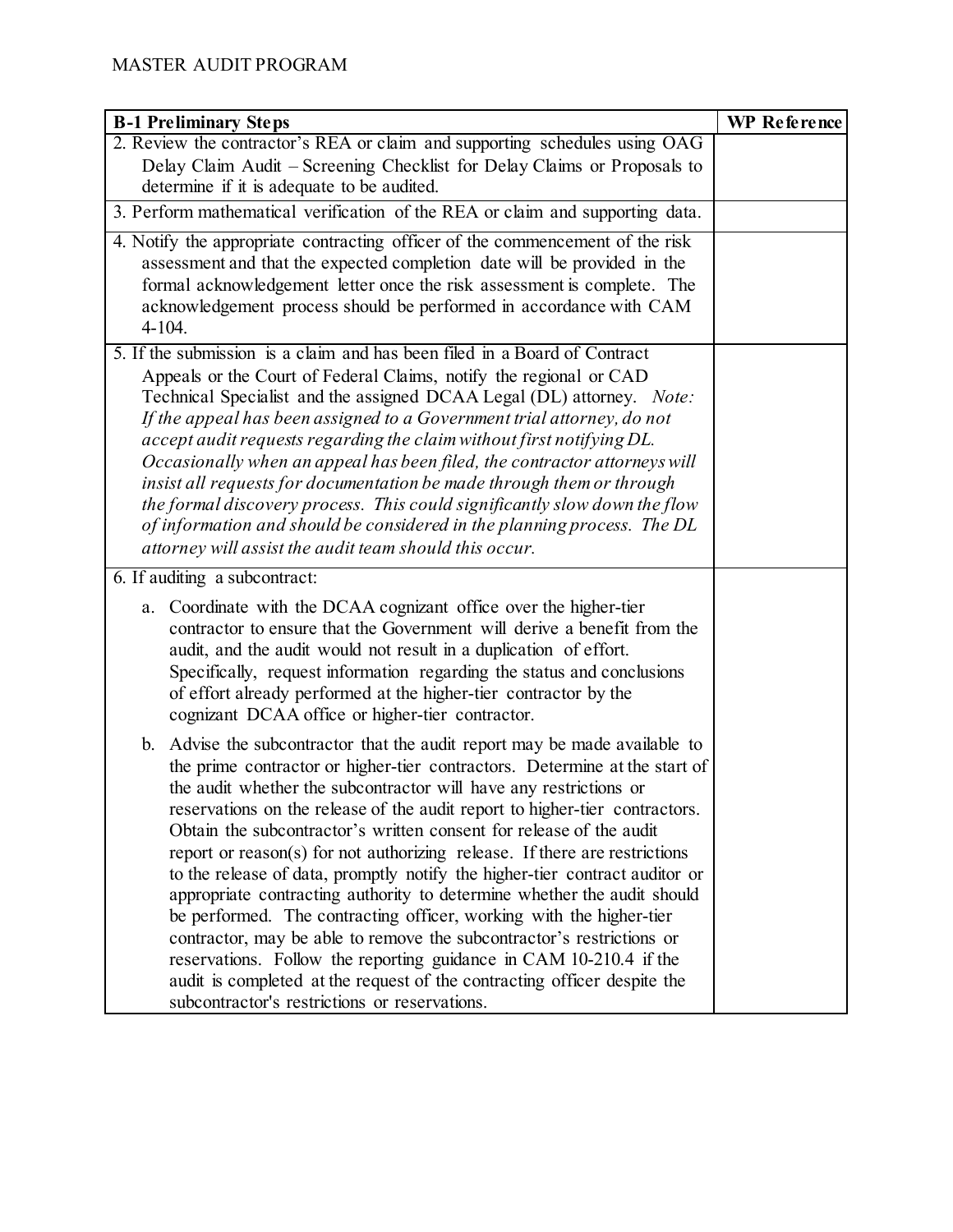|     | <b>B-1 Preliminary Steps</b>                                                                                                                                                                                                                                                                                                                                                                                                                                     | WP Reference |
|-----|------------------------------------------------------------------------------------------------------------------------------------------------------------------------------------------------------------------------------------------------------------------------------------------------------------------------------------------------------------------------------------------------------------------------------------------------------------------|--------------|
|     | 7. Conduct an entrance conference with the contractor and obtain a<br>walkthrough of the REA or claim to gain an understanding of the basis of<br>each cost element, the related supporting documentation, and relevant<br>policies/procedures and processes related to significant cost elements.<br>Invite the contracting officer.                                                                                                                            |              |
|     | a. Make inquiries to fully understand the contractor's position regarding<br>the nature of the delay/disruption and the extent of asserted Government<br>responsibility.                                                                                                                                                                                                                                                                                         |              |
|     | b. Make inquiries to fully understand the methodology used to develop the<br>price adjustment. Determine if different methodologies were used for<br>different cost elements, or whether the contractor used methodologies<br>that differ from its normal estimating and accounting procedures.                                                                                                                                                                  |              |
|     | If the contractor used the total cost method or modified<br>(1)<br>total cost method for one or more of the REA or claim elements,<br>plan audit procedures (WP K-1) to review the Total Cost or<br>Modified Total Cost Method. (CAM 12-704)                                                                                                                                                                                                                     |              |
|     | Determine if costs incurred related to the<br>(2)<br>delay/disruption were segregated in the contractor's records. If<br>the contractor's accounting system does not identify and segregate<br>costs by project and contract, has the contractor summarized the<br>incurred costs from pertinent source documents to fully disclose<br>the actual costs applicable to the contract and the REA or claim?                                                         |              |
|     | (3)<br>Determine the extent that incurred costs related to the<br>delay or disruption were used in the pricing of the adjustment.                                                                                                                                                                                                                                                                                                                                |              |
|     | (4)<br>Determine the extent that estimates were used in the<br>pricing of the adjustment. If estimates were used, to what extent<br>were they based on incurred costs?                                                                                                                                                                                                                                                                                           |              |
|     | c. Determine if the REA or claim includes costs covered by a termination<br>proposal (CAM $12-103.b$ ).                                                                                                                                                                                                                                                                                                                                                          |              |
| d.  | Obtain relevant supporting data, such as budgets and actuals for indirect<br>costs (including allocation bases and fixed and variable costs); direct<br>costs, including labor hours and costs, material costs, and subcontracts;<br>audited financial statements, tax returns, and union agreements for the<br>entire performance period of the contract; and documentation of any<br>employee lay-offs asserted to be due to the asserted delay or disruption. |              |
|     | (1) Prepare a comparative analysis of the financial data (budgets vs.<br>actuals) to assist in evaluating the reasonableness of an assertion<br>that increased costs have been incurred.                                                                                                                                                                                                                                                                         |              |
| (2) | Review data related to the contractor's assertions (e.g., delay,<br>differing site conditions, etc.).                                                                                                                                                                                                                                                                                                                                                            |              |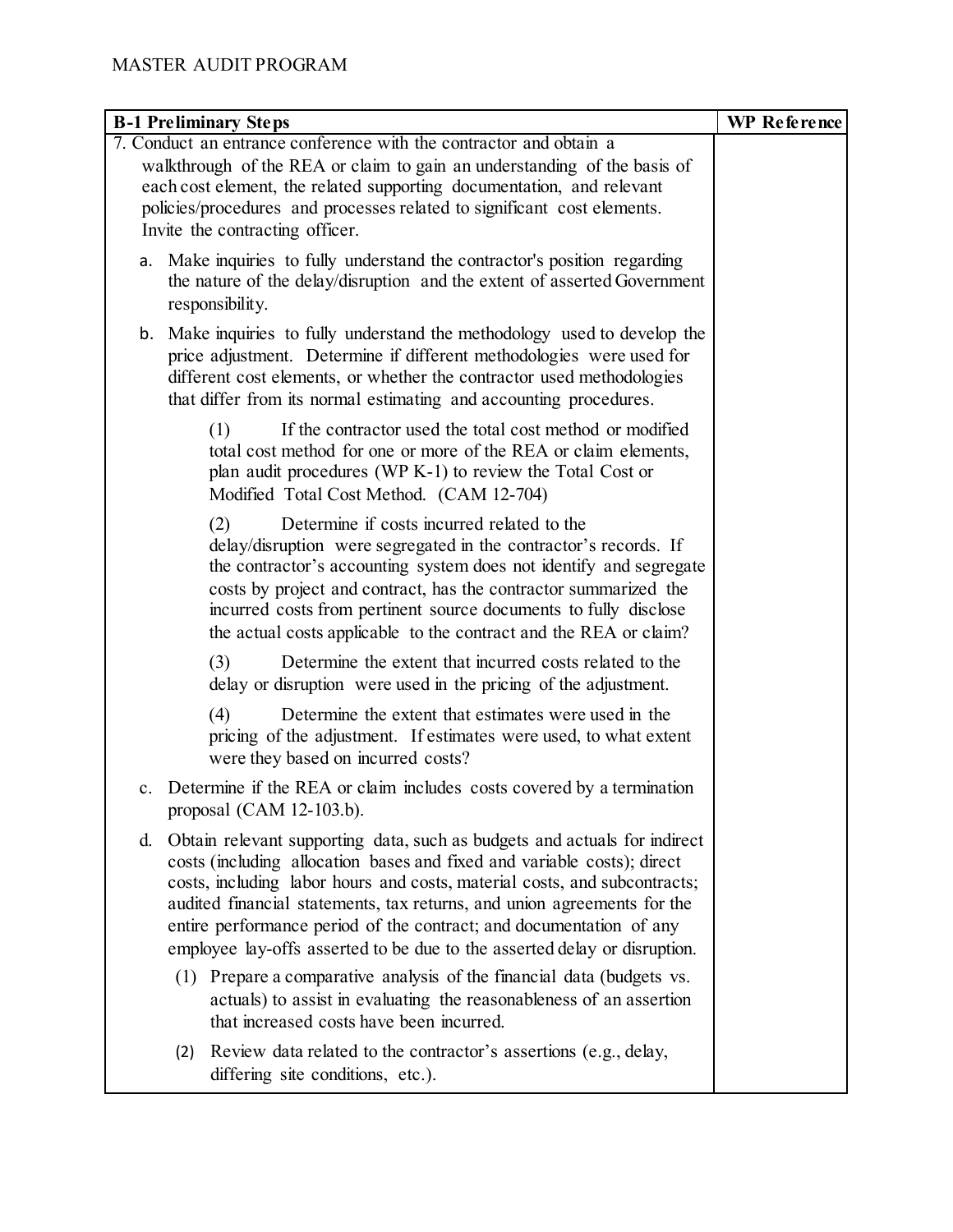| <b>B-1 Preliminary Steps</b>                                                                                                                                                                                                                                                                                                                                                                                                                                    | WP Reference |
|-----------------------------------------------------------------------------------------------------------------------------------------------------------------------------------------------------------------------------------------------------------------------------------------------------------------------------------------------------------------------------------------------------------------------------------------------------------------|--------------|
| If external legal or financial consultants prepared the REA or<br>claim, obtain a copy of their supporting working papers if required to<br>demonstrate the basis of the submitted cost elements. If the contractor<br>asserts the attorney-client privilege, refer to CAM 1-504.4.g and<br>consult with DCAA-DL for assistance as needed.                                                                                                                      |              |
| f.<br>When REAs or claims relate to multiple contract issues, contractors<br>may summarize costs by contract issue instead of by cost element. In<br>these cases, perform procedures to determine if costs are overstated or<br>duplicated. Compare total costs proposed or claimed for each<br>significant cost element to the job cost ledger and/or bid/budget for the<br>cost element. Request the contractor's explanation for significant<br>differences. |              |
| 8. During the entrance conference, or other appropriate meeting, make specific<br>inquiries of contractor management and other appropriate parties regarding<br>the following:                                                                                                                                                                                                                                                                                  |              |
| Their knowledge of any actual, suspected, or alleged fraud or<br>a.<br>noncompliance with laws and regulations affecting the period of time<br>corresponding to the subject matter under audit (AT-C 205.32)                                                                                                                                                                                                                                                    |              |
| b. Whether any investigations or legal proceedings, that are significant to<br>the engagement objectives, have been initiated or are in process with<br>respect to the period of time corresponding to the subject matter.<br>(GAGAS 8.04)                                                                                                                                                                                                                      |              |
| c. The existence of other audits and studies (performed by other than<br>DCAA) that relate to the subject matter under audit. If yes, have the<br>contractor explain the audits and studies performed, any related<br>findings or recommendations, and any contractor corrective actions<br>taken. (GAGAS 8.03)                                                                                                                                                 |              |
| Note: Specifically document in the working papers; the inquiries and the<br>corresponding responses as well as how the responses affect the<br>performance of the engagement.                                                                                                                                                                                                                                                                                   |              |
| 9. If the REA or claim includes significant subcontract costs, request assist<br>audits, as necessary.                                                                                                                                                                                                                                                                                                                                                          |              |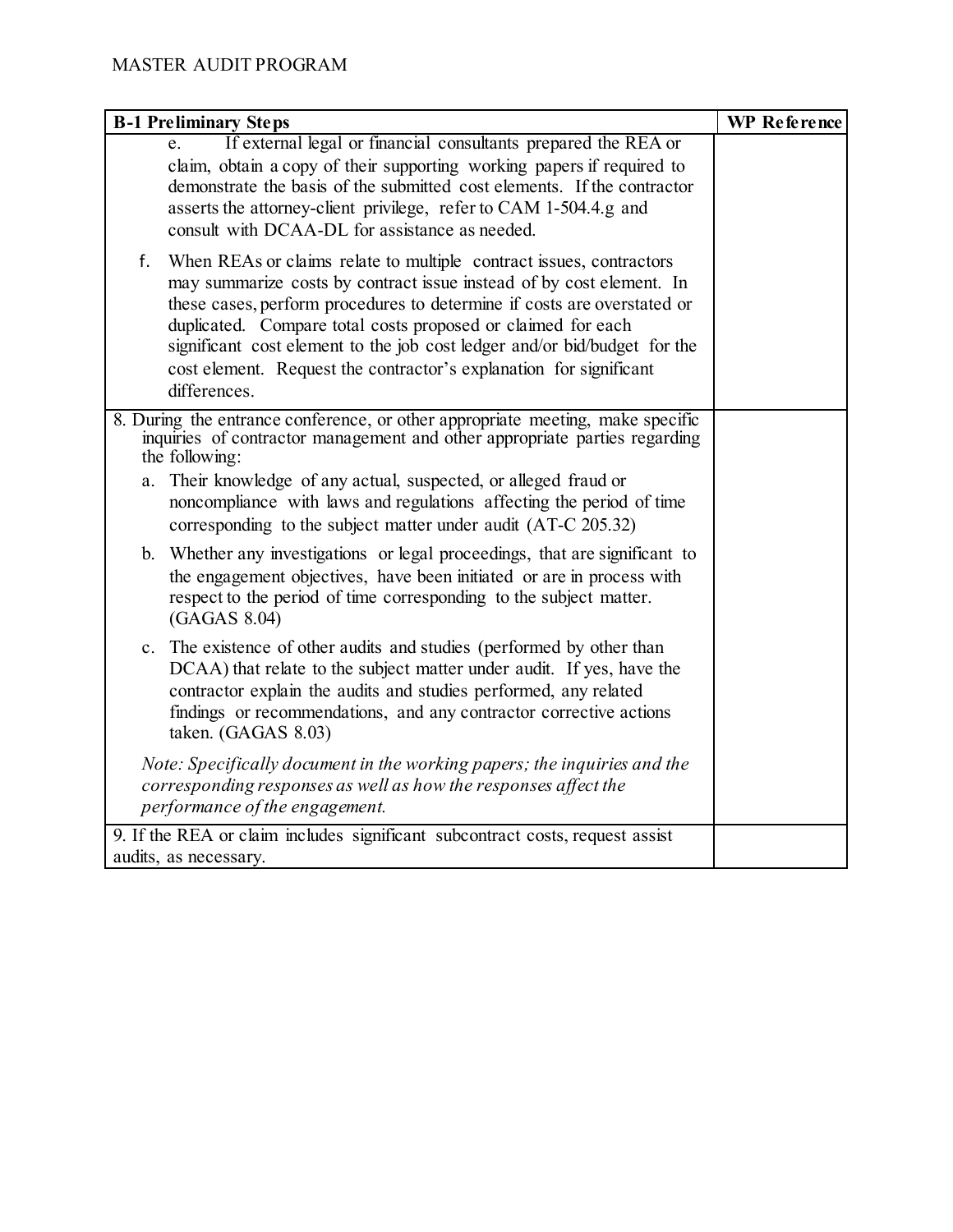| <b>B-1 Preliminary Steps</b>                                                                                                                         | WP Reference |
|------------------------------------------------------------------------------------------------------------------------------------------------------|--------------|
| 10. Review the contracting officer's contract files for pertinent documents,                                                                         |              |
| such as relevant change orders, detailed field reports, and job process                                                                              |              |
| reports.<br>a. Review prior and current contract price adjustments for duplication of                                                                |              |
| cost in the subject price adjustment.                                                                                                                |              |
| b. Review contract modifications for release/waiver clauses related to the                                                                           |              |
| specific change order or previously compensated change order.                                                                                        |              |
| Determine if the contracting officer issued a supplemental agreement<br>whereby the contractor released the Government from liability under          |              |
| the contract for further equitable adjustments relating to the same facts<br>and circumstances giving rise to the modification. Whether or not prior |              |
| contract modifications relating to the same facts and circumstances<br>contain a contractor's waiver, question costs in the current proposal or      |              |
| claim that duplicate costs reimbursed under prior contract<br>modifications. (See FAR 43.204 and CAM 12-604.)                                        |              |
| Note that some contract modifications may provide the contractor with                                                                                |              |
| nonmonetary compensation, such as additional time/days or an extended                                                                                |              |
| performance period. Consider if the contractor has proposed or claimed                                                                               |              |
| costs related to time that has already been compensated                                                                                              |              |
| Obtain and review any notices issued under FAR 49.607 and applicable<br>c.                                                                           |              |
| contractor responses for information relevant to the delay/disruption.                                                                               |              |
| Note, if the contractor fails to make progress or fails to perform                                                                                   |              |
| contractually, the Government may issue a "cure notice" giving the                                                                                   |              |
| contractor a specified amount of time to fix the defect.                                                                                             |              |
| 11. Using the contractor-prepared contract brief, if available, and the contract                                                                     |              |
| and modifications, identify the period of performance, total contract<br>amount, and all pertinent FAR clauses or provisions. Validate the accuracy  |              |
| of the contractor-prepared brief before placing reliance. If no reliable                                                                             |              |
| contractor-prepared brief exists, brief the contract using Claim Audit-                                                                              |              |
| Contract Brief, WP 31.                                                                                                                               |              |
| a. Determine if the contract contains the Pricing Adjustments clause                                                                                 |              |
| (DFARS 252.243-7001 or similar supplemental regulation) that requires<br>costs in the REA or claim to comply with FAR Part 31.                       |              |
| b. Determine if the contract is CAS-covered. Delay and disruption REAs                                                                               |              |
| or claims commonly arise under fixed-price contracts and frequently                                                                                  |              |
| under sealed-bid contracts or contracts otherwise exempt from CAS or<br>FAR Part 31.                                                                 |              |
| For manufacturing/supply contracts, determine if the contract includes                                                                               |              |
| First Article Testing provisions (FAR 52.209-4(c) and FAR 209-3) that                                                                                |              |
| limit the costs for retests to be borne by the contractor. If so, request<br>related information from the contracting officer. If unrelated to the   |              |
| current proposal or claim, any costs that exceed the contract limits may                                                                             |              |
| be disallowed.                                                                                                                                       |              |
| c. d. Determine if the contract and subsequent modifications contain a                                                                               |              |
| formula or basis for computing the price adjustment. If yes, verify the                                                                              |              |
| contractor used this formula to develop the price adjustment.                                                                                        |              |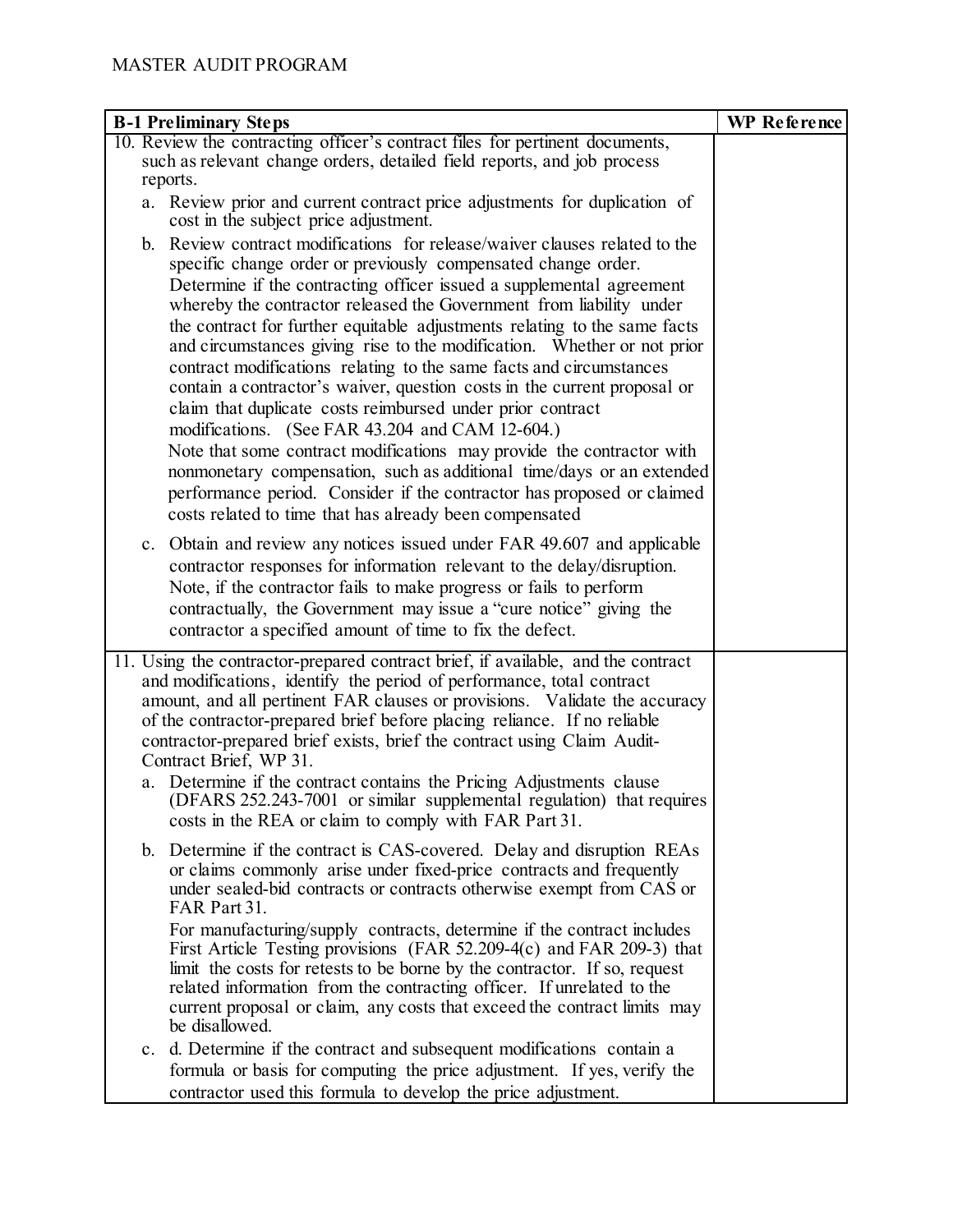| <b>B-1 Preliminary Steps</b>                                                                                                                                                                                                                                                                                                                                                                                                                                                                                                                                                                                                                                                                                                                                                          | <b>WP</b> Reference |
|---------------------------------------------------------------------------------------------------------------------------------------------------------------------------------------------------------------------------------------------------------------------------------------------------------------------------------------------------------------------------------------------------------------------------------------------------------------------------------------------------------------------------------------------------------------------------------------------------------------------------------------------------------------------------------------------------------------------------------------------------------------------------------------|---------------------|
| 12. If an audit of the initial pricing proposal was performed, review the<br>proposal and the audit report for any information that may impact the<br>subject REA or claim.                                                                                                                                                                                                                                                                                                                                                                                                                                                                                                                                                                                                           |                     |
| 13. Review FAO files to determine if a DCAA Form 2000 has been filed that<br>relates to the subject matter of the REA or claim. If it has, coordinate with<br>the Supervisor and regional/CAD Technical Specialist for appropriate<br>notifications (CAM 4-702.5) to DCAA Headquarters (OIS), the appropriate<br>investigative agency or Government attorney, and the contracting officer as<br>deemed necessary.                                                                                                                                                                                                                                                                                                                                                                     |                     |
| 14. Review the permanent file to determine if previous audits included<br>findings and recommendations related to the subject matter under audit. If<br>there were findings material to the subject matter, document this<br>information in the risk assessment and perform the following procedures:<br>a. Ask contractor management if corrective actions were taken to address<br>findings and recommendations reported in previous DCAA audits (e.g.,<br>questioned costs, business system deficiencies, CAS noncompliances)<br>that are relevant to the subject matter of audit. If yes, have contractor<br>explain corrective actions taken and determine if additional audit<br>procedures should be included in the fieldwork to test the corrective<br>actions. (GAGAS 7.13) |                     |
| b. Document the results of the inquiry and the impact of the corrective<br>actions to the subject matter under audit.                                                                                                                                                                                                                                                                                                                                                                                                                                                                                                                                                                                                                                                                 |                     |
| 15. Review the contractor's correspondence and contract files for relevant<br>documents. Obtain a list of all outstanding and recently settled REA or<br>claim adjustments on other contracts that relate to the period of<br>performance of the subject contact.                                                                                                                                                                                                                                                                                                                                                                                                                                                                                                                     |                     |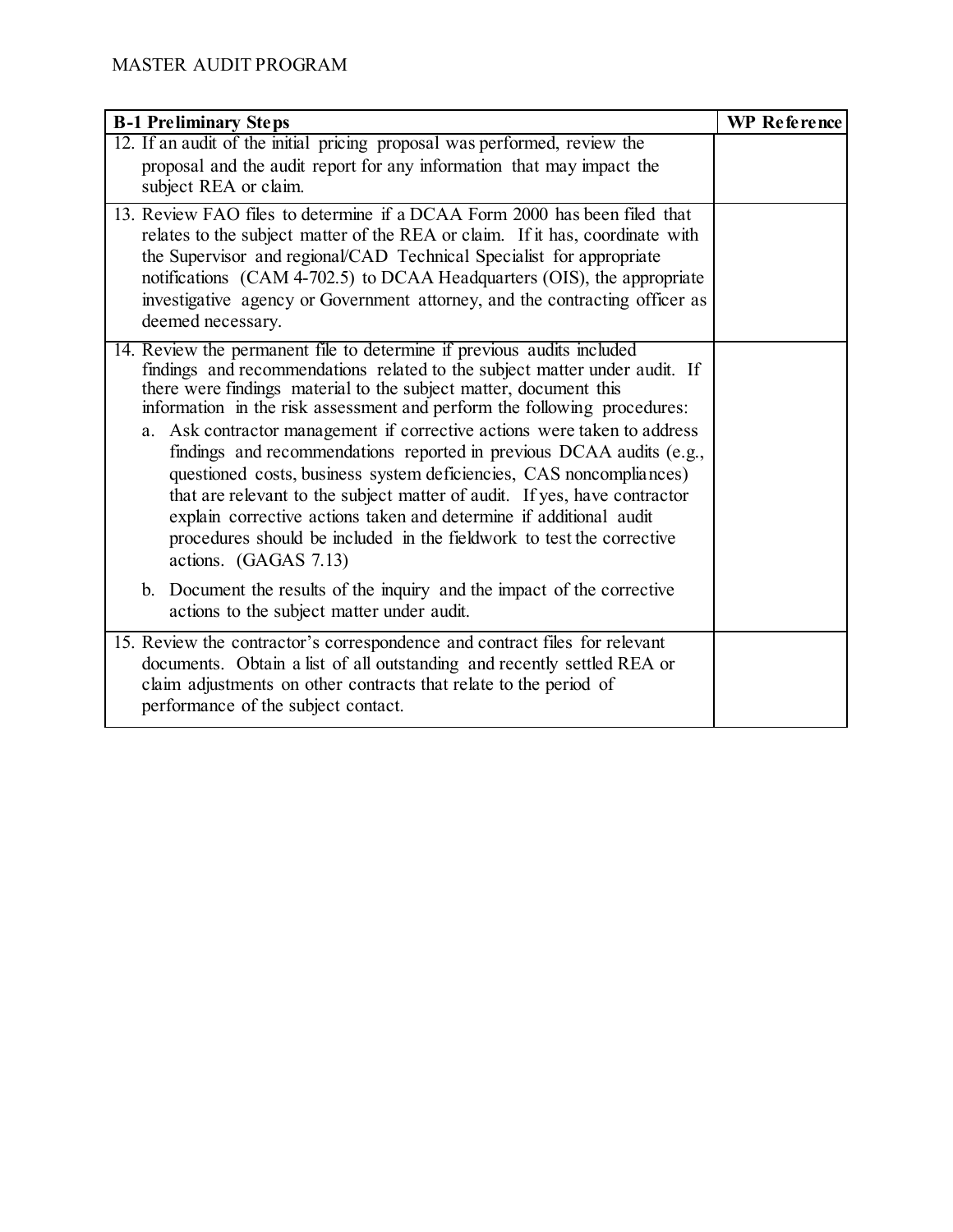| <b>B-1 Preliminary Steps</b>                                                                                                                                     | WP Reference |
|------------------------------------------------------------------------------------------------------------------------------------------------------------------|--------------|
| 16. Review the permanent file to determine if the contractor has previously                                                                                      |              |
| provided other studies or audits (e.g., summary listing of internal audits or<br>external audit reports) that directly relate to the subject matter under audit. |              |
| If there are no other studies or audits, document that information and                                                                                           |              |
| perform the procedures below.                                                                                                                                    |              |
| a. Ask contractor management if internal audits were performed. If                                                                                               |              |
| yes, request a summary listing of the internal audits to assist us in                                                                                            |              |
| understanding and evaluating the efficacy of the internal controls                                                                                               |              |
| relevant to the subject matter of the audit.                                                                                                                     |              |
| If the review of the perm file or the contractor identifies relevant                                                                                             |              |
| internal audits:                                                                                                                                                 |              |
| Determine if access to these reports is necessary to complete the                                                                                                |              |
| evaluation of the relevant internal controls to support the risk                                                                                                 |              |
| assessment or audit procedures related to the subject matter of the                                                                                              |              |
| audit. There must be a nexus between the internal audit reports and<br>the scope of this specific assignment.                                                    |              |
| Document the results of the determination in writing.                                                                                                            |              |
| If assignment is at a major contractor location, coordinate with the                                                                                             |              |
| FAO point of contact (POC) for internal audit reports to request the                                                                                             |              |
| contractor provide access to the reports.                                                                                                                        |              |
| If assignment is at a non-major contractor and the FAO does not<br>$\bullet$                                                                                     |              |
| have a designated POC, request the contractor provide access to the<br>internal audit reports.                                                                   |              |
| The request, issued by the FAO POC or auditor, should include<br>٠                                                                                               |              |
| information on how the internal audit report is relevant to the                                                                                                  |              |
| DCAA audit. Place a copy of the request in the assignment                                                                                                        |              |
| administrative work papers.                                                                                                                                      |              |
| c. If the review of the perm file or the contractor identifies relevant other<br>audits or studies:                                                              |              |
| Obtain publicly available information for the relevant other                                                                                                     |              |
| Government agency audits (e.g., websites for DoD IG or other IGs,                                                                                                |              |
| service audit agencies, etc.).                                                                                                                                   |              |
| Make appropriate adjustments to your risk assessment and planned<br>procedures based on the reported findings.                                                   |              |
| d. Document the results of the inquiries including the response received                                                                                         |              |
| from the contractor for any request for access to internal audit reports.                                                                                        |              |
| (If access was not granted this should include the contractor's rationale                                                                                        |              |
| or justification for not granting access).                                                                                                                       |              |
| Determine if additional audit procedures are needed to respond to<br>e.<br>identified risk.                                                                      |              |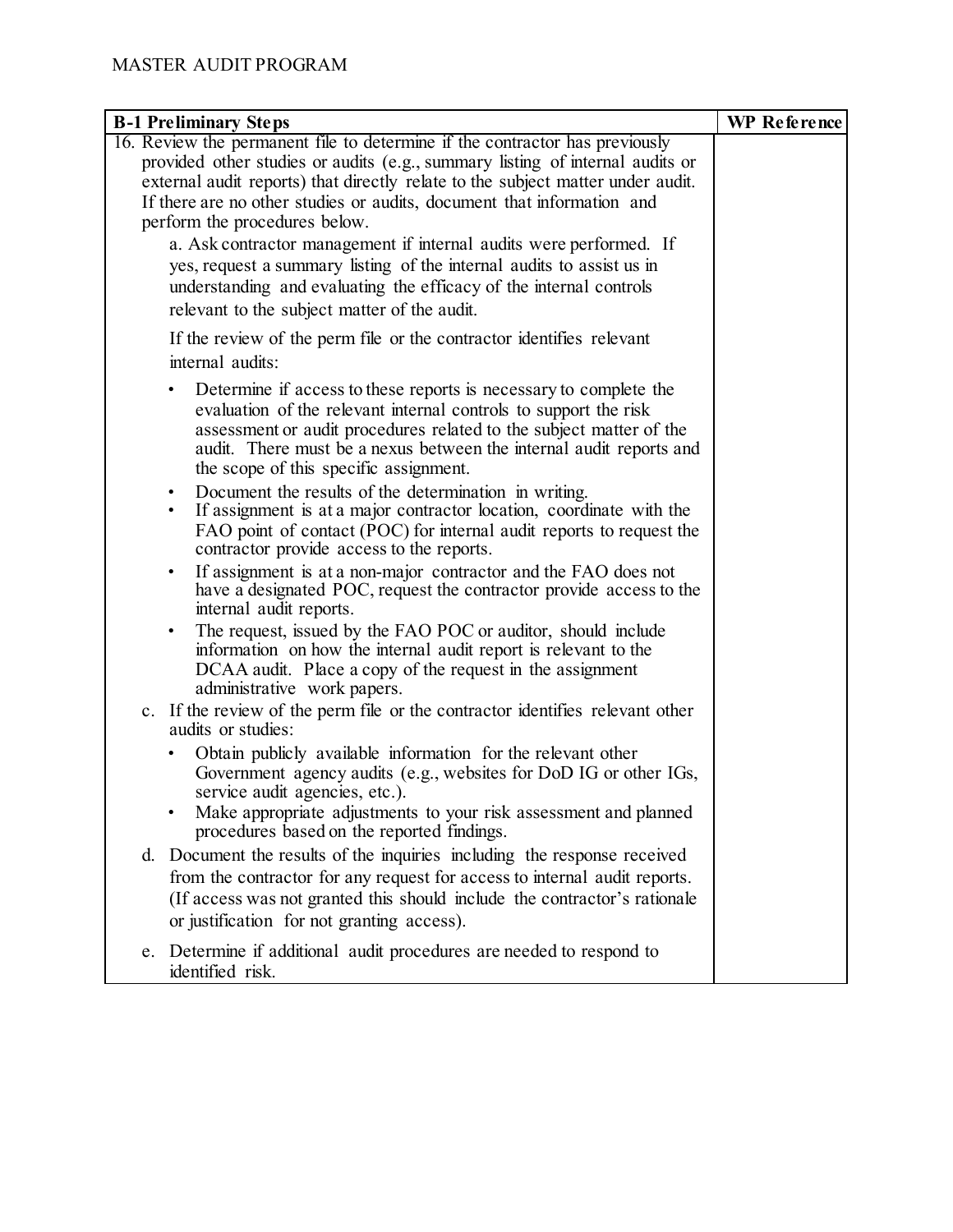| <b>B-1 Preliminary Steps</b>                                                                                                                                                                                                                                                                                                                                                                                                                                                                                                                                                                                                                                                                                                      | WP Reference |
|-----------------------------------------------------------------------------------------------------------------------------------------------------------------------------------------------------------------------------------------------------------------------------------------------------------------------------------------------------------------------------------------------------------------------------------------------------------------------------------------------------------------------------------------------------------------------------------------------------------------------------------------------------------------------------------------------------------------------------------|--------------|
| 17. Review the contractor's Disclosure Statement (if applicable) in effect for<br>the period applicable to the proposed or claimed costs and the results of<br>prior reviews. Tailor the audit program to address any audit leads and to<br>determine if accounting for significant cost elements in the REA or claim<br>is consistent with established/disclosed practices and complies with FAR<br>Part 31 and the Cost Accounting Standards, if applicable. A delay or<br>disruption REA or claim may include as direct charges costs which would<br>have been indirect. In such cases, document the justification for the<br>departure from established cost accounting practices and tailor audit<br>procedures accordingly. |              |
| 18. Using the framework and the guidelines in WP B-2, obtain and document<br>an understanding of the contractor's internal controls that are relevant to<br>the audit. Auditors should be able to obtain and document a major portion<br>of this understanding during a walk-through of the subject matter under<br>audit.                                                                                                                                                                                                                                                                                                                                                                                                        |              |
| 19. Document how the auditor will determine the reliability of computerized<br>data relevant to the subject matter under audit.                                                                                                                                                                                                                                                                                                                                                                                                                                                                                                                                                                                                   |              |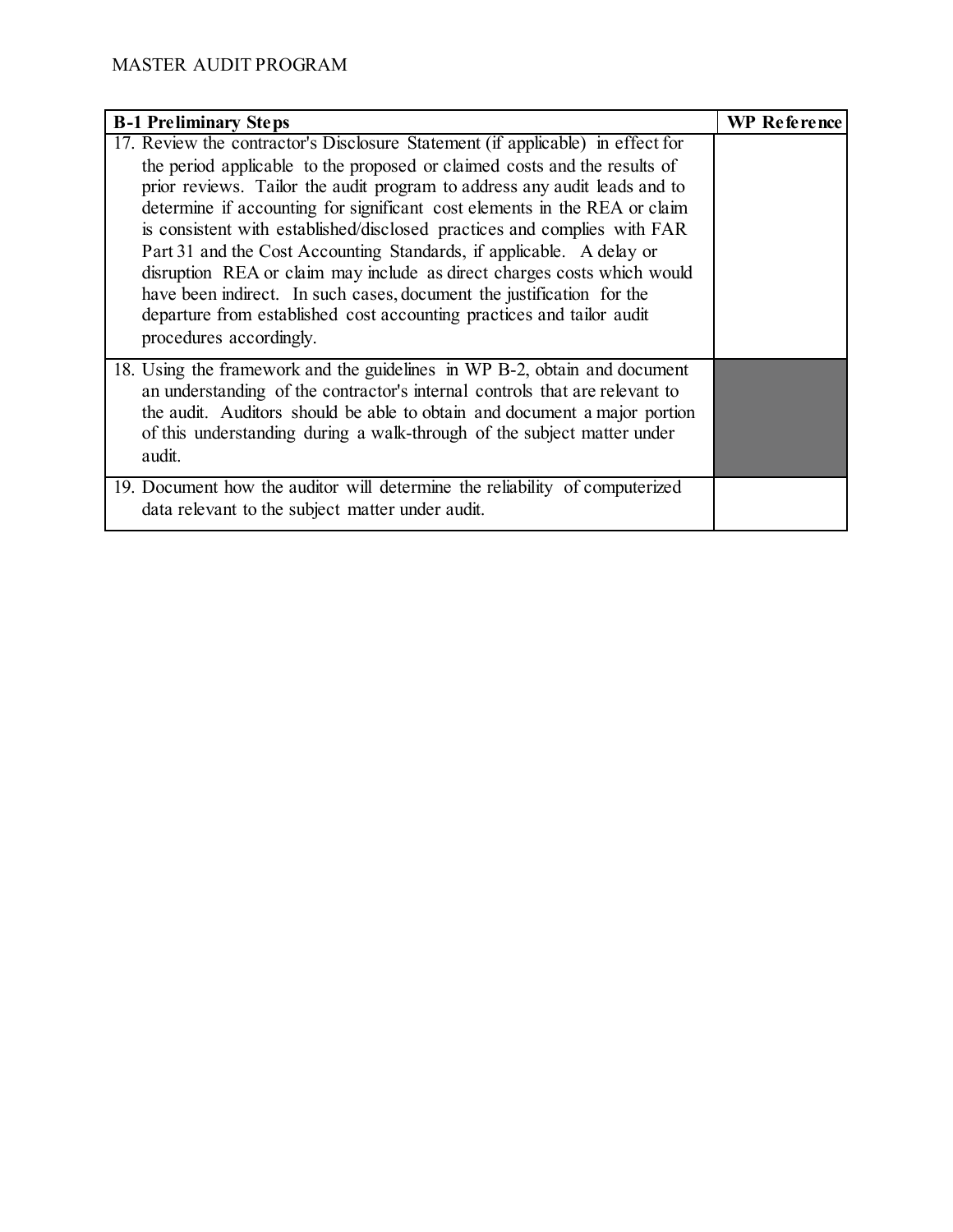| <b>B-1 Preliminary Steps</b>                                                                                                                                                                                                                                                                                                                                                                                                                | WP Reference |
|---------------------------------------------------------------------------------------------------------------------------------------------------------------------------------------------------------------------------------------------------------------------------------------------------------------------------------------------------------------------------------------------------------------------------------------------|--------------|
| 20. Based on the team's understanding of the criteria, subject matter, and the<br>contractor and its environment, hold a planning meeting with the audit<br>team (at a minimum, Supervisor and Auditor) to discuss and identify<br>potential material noncompliances, whether due to error or fraud, that could<br>affect the subject matter. Request the regional or CAD Technical<br>Specialist to attend. The discussion should include: |              |
| relevant prior audit experience (e.g., questioned cost, relevant reported<br>estimating or accounting system deficiencies),                                                                                                                                                                                                                                                                                                                 |              |
| relevant aspects of the contractor and its environment,<br>٠                                                                                                                                                                                                                                                                                                                                                                                |              |
| risk of material noncompliance due to fraud (e.g., the extent of financial<br>٠<br>incentives, pressures to meet budgetary and contractual commitments,<br>and opportunities to commit and conceal fraud). Consider the fraud risk<br>factors and scenarios presented in the DoD OIG's webpage: Fraud<br>Detection Resources for Auditors. Copy link and paste into web<br>browser,                                                         |              |
| other known factors that increase the risk of material noncompliance<br>with laws and regulations, and                                                                                                                                                                                                                                                                                                                                      |              |
| the audit team's understanding of relevant key internal controls.<br>٠<br>Document the factors identified that increase the risk of material<br>noncompliance due to error or fraud that could affect the subject matter,<br>and design audit procedures to respond to the increased risk of material<br>noncompliance.                                                                                                                     |              |
| Communication among audit team members should continue as needed<br>throughout the audit regarding the risk of material misstatement and<br>noncompliance due to error or fraud.                                                                                                                                                                                                                                                            |              |
| 21. Review and discuss with your supervisor the overall results of the risk<br>assessment and the planned audit scope, including the detailed audit steps.<br>Tailor the audit program steps as needed to obtain sufficient, appropriate<br>evidence to provide a reasonable basis for the conclusion expressed in the<br>audit report. Finalize the milestone plan.                                                                        |              |
| Obtain and document supervisory approval of the risk assessment, the<br>planned scope of examination for each audit area documented in WP B and<br>the -01 WPs.                                                                                                                                                                                                                                                                             |              |
| 22. Send a final acknowledgement memorandum to the contracting officer and<br>a notification letter to the contractor to formally notify them of the audit<br>and expected completion date in accordance with CAM 4-104.b and CAM<br>$4 - 302.3$ .                                                                                                                                                                                          |              |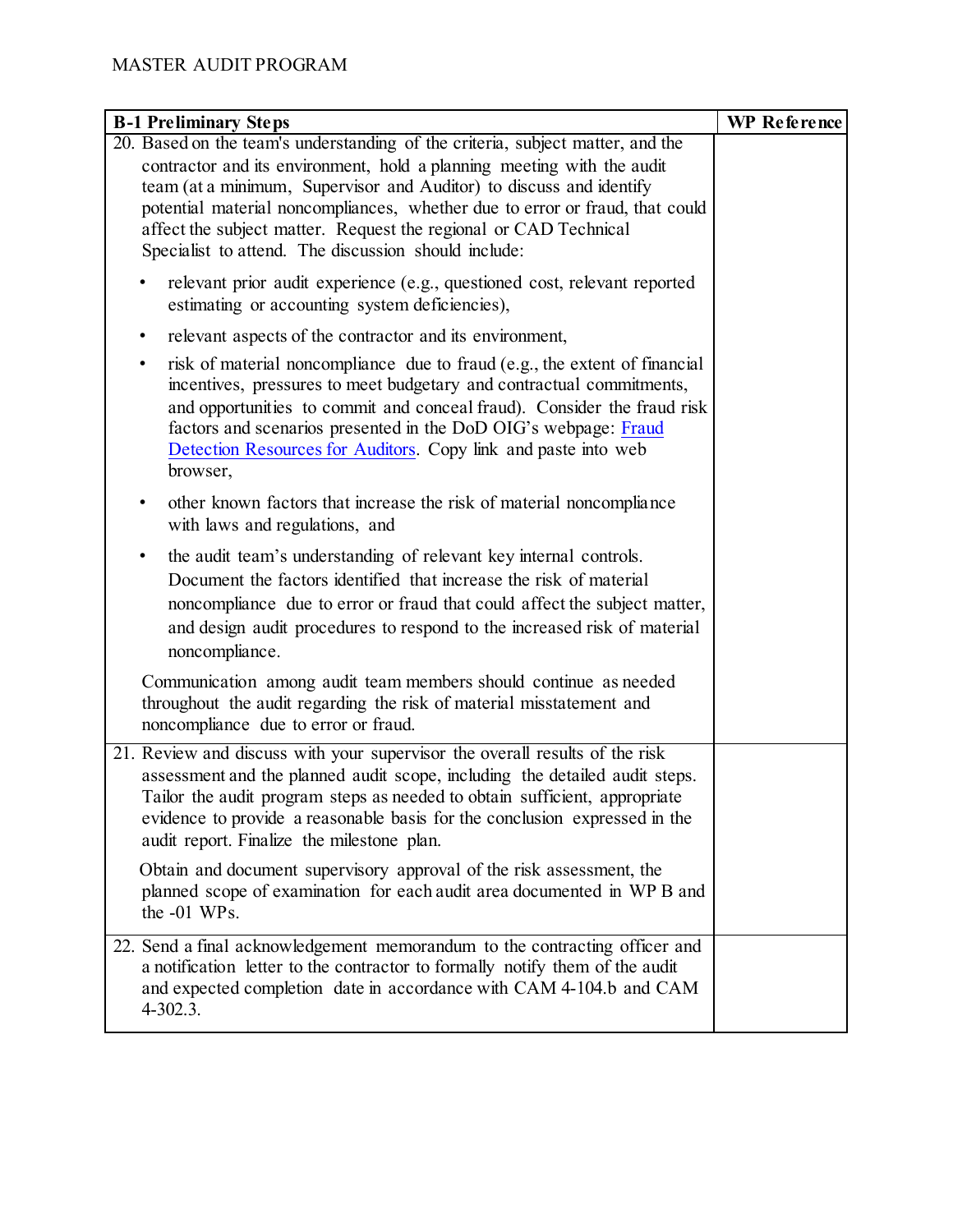| <b>C-1 Labor Costs</b>                                                                                                                                                                                                                                                                                                                                                                                                                                                                                                                                                                                                                                                                                                                                                                                                                                                 | <b>WP</b> Reference |
|------------------------------------------------------------------------------------------------------------------------------------------------------------------------------------------------------------------------------------------------------------------------------------------------------------------------------------------------------------------------------------------------------------------------------------------------------------------------------------------------------------------------------------------------------------------------------------------------------------------------------------------------------------------------------------------------------------------------------------------------------------------------------------------------------------------------------------------------------------------------|---------------------|
| Version 8.0, Dated July 2020                                                                                                                                                                                                                                                                                                                                                                                                                                                                                                                                                                                                                                                                                                                                                                                                                                           |                     |
| 1. If the costs for the year(s) involved in the REA or claim have previously<br>been audited, reconcile the costs with the contractor's books and audited<br>costs.                                                                                                                                                                                                                                                                                                                                                                                                                                                                                                                                                                                                                                                                                                    |                     |
| 2. Perform procedures to determine the cause, and the allowability, allocability<br>and reasonableness of proposed or claimed labor costs. Determine if the<br>contractor has demonstrated a logical causal connection to Government-<br>directed-out-of-scope work or other Government actions or inactions.<br>Consider offsets to cost increases whereby certain costs were not incurred<br>because work was replaced with different work.                                                                                                                                                                                                                                                                                                                                                                                                                          |                     |
| Compare the bid or negotiated labor costs to actual cost data, exclusive<br>a.<br>of that related to the delay to determine a possible loss on the contract.<br>Verify the actual cost data to the contractor's accounting books and<br>records, i.e., job cost reports, labor distribution reports, payroll reports,<br>timesheets, and payment. See audit program WP J-1 regarding<br>construction contract labor. Specialist assistance may be required to<br>evaluate any significant differences in labor hours. Proposed or<br>claimed labor costs that were not included in the bid may indicate<br>intentional underbidding (FAR 3.501, Buying-in). Question costs<br>unrelated to the delay/disruption, those underestimated in the bid, or<br>those omitted costs, e.g., labor categories, functions, or tasks that<br>should have been in the original bid. |                     |
| b. Verify maintenance or standby labor hours to timesheets or other<br>supporting documentation and labor distribution reports. Determine if<br>the standby labor was diverted to other contracts or other production<br>usage and that the decision to retain standby labor was reasonable in the<br>circumstances. For instance if other work was available, determine<br>why "idle labor" was not employed on such work.                                                                                                                                                                                                                                                                                                                                                                                                                                            |                     |
| c. Determine if the proposed or claimed direct labor is recorded on the<br>contractor's accounting records separate from the indirect labor,<br>supported by timesheets or other accounting records. Review the basis<br>for any estimates.                                                                                                                                                                                                                                                                                                                                                                                                                                                                                                                                                                                                                            |                     |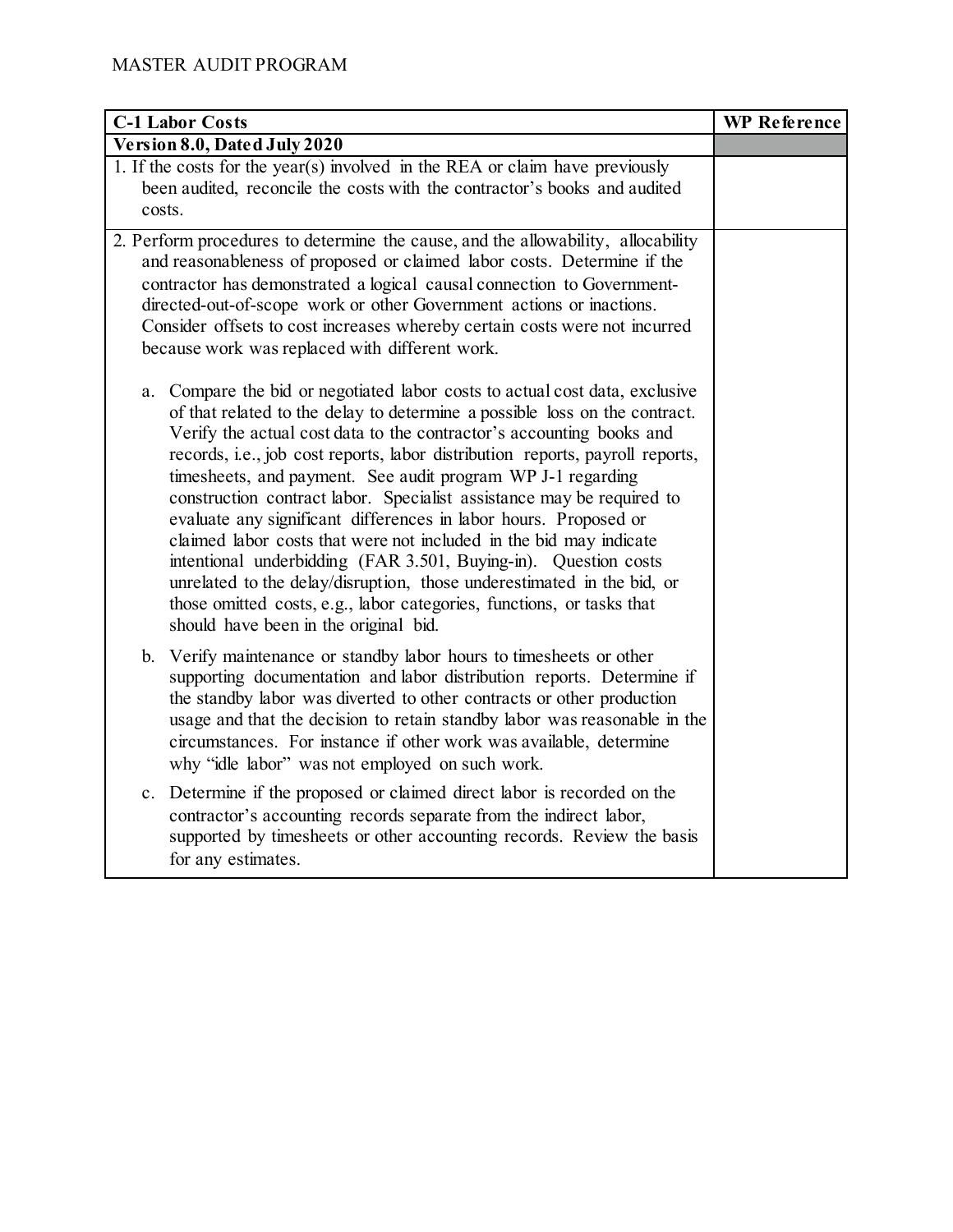|                                                                                                          | <b>C-1 Labor Costs</b>                                                                                                                                                                                                                                                                                                                                                                            | <b>WP Reference</b> |
|----------------------------------------------------------------------------------------------------------|---------------------------------------------------------------------------------------------------------------------------------------------------------------------------------------------------------------------------------------------------------------------------------------------------------------------------------------------------------------------------------------------------|---------------------|
|                                                                                                          | d. If indicated by the risk assessment, test the reasonableness of labor rates<br>or compensation in accordance with FAR 31.205-6.                                                                                                                                                                                                                                                                |                     |
|                                                                                                          | Determine if any of the submitted costs (regular/overtime labor) are due<br>to (i) a change in scope or specifications, (ii) the normal increase that<br>often occurs as a contract "tails off", or (iii) other factors unrelated to<br>the asserted delay or disruption. Specialist assistance may be required<br>to make a determination of allocability and compliance with contract<br>terms. |                     |
|                                                                                                          | e. Review documentation of communications or meetings between the<br>contractor and labor unions related to the delayed contract. Review<br>union agreements covering the delay period for possible adverse impact<br>resulting from a decrease in work.                                                                                                                                          |                     |
|                                                                                                          | f. Determine if the contractor laid-off employees as a result of the asserted<br>Government caused delay or disruption. Review relevant<br>documentation (e.g., timesheets) as to the date of discharge and possible<br>recall.                                                                                                                                                                   |                     |
| 3. Summarize the results including the conclusions, basis of contractor's cost,<br>and audit evaluation. |                                                                                                                                                                                                                                                                                                                                                                                                   |                     |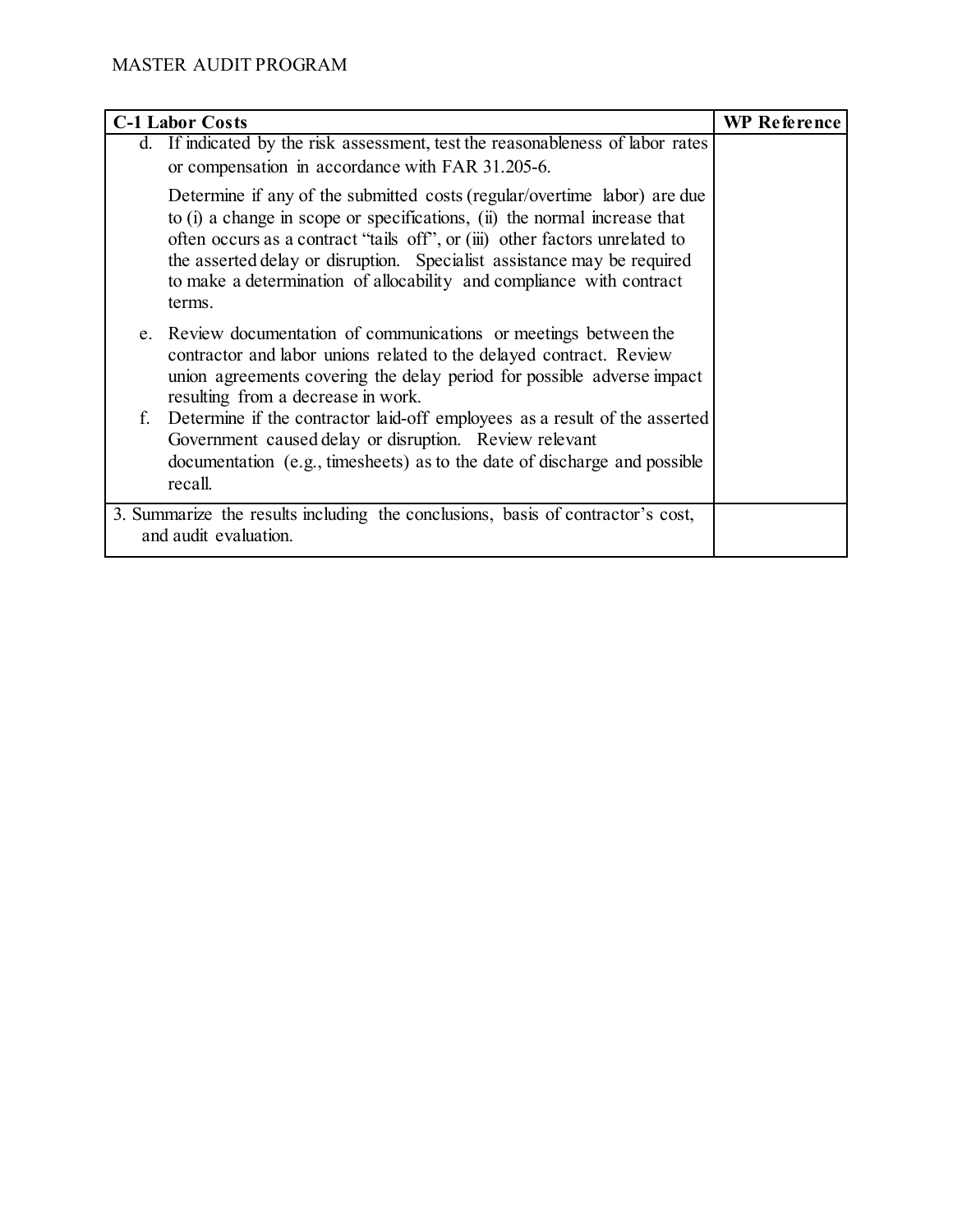| <b>D-1 Material Costs</b>                                                                                                                                                                                                                                                                                                                                                                                                                                                                                                                                                                                                                                                                     | <b>WP</b> Reference |
|-----------------------------------------------------------------------------------------------------------------------------------------------------------------------------------------------------------------------------------------------------------------------------------------------------------------------------------------------------------------------------------------------------------------------------------------------------------------------------------------------------------------------------------------------------------------------------------------------------------------------------------------------------------------------------------------------|---------------------|
| Version 8.0, dated July 2020                                                                                                                                                                                                                                                                                                                                                                                                                                                                                                                                                                                                                                                                  |                     |
| 1. Reconcile the costs that have previously been audited to the contractor's<br>books and audited costs.                                                                                                                                                                                                                                                                                                                                                                                                                                                                                                                                                                                      |                     |
| a. Perform procedures to determine the cause and the allowability,<br>allocability and reasonableness of proposed or claimed material costs.<br>Determine if the contractor has demonstrated a logical causal<br>connection to Government-directed-out-of-scope work or other<br>Government actions or inactions. Consider offsets to cost increases<br>whereby certain costs were not incurred because work was replaced<br>with different work.                                                                                                                                                                                                                                             |                     |
| b. Compare the bid or negotiated material costs to actual cost data,<br>exclusive of that related to the delay to determine a possible loss on the<br>contract. Verify the actual cost data to the contractor's accounting<br>books and records, i.e., job cost reports, purchase orders, quotes,<br>invoices, and payment. Specialist assistance may be required to<br>evaluate any significant differences between bid and acquired material<br>quantities. Proposed or claimed material costs that were not included in<br>the bid may indicate intentional underbidding (FAR 3.501, Buyingin).<br>Question costs unrelated to the delay/disruption or those underestimated<br>in the bid. |                     |
| c. Identify price variances between the estimated and the actual unit prices<br>of material items. Trace material costs to purchase invoices.<br>Determine if any advance agreements protect the contractor from cost<br>growth; if so, verify proposed prices are consistent with the agreements.<br>Determine if the contractor obtained competitive quotes or performed<br>analysis of bids.                                                                                                                                                                                                                                                                                               |                     |
| d. Identify quantity variances between the estimated and the actual<br>quantities of material items. Determine if the change in number of<br>items used was the result of loss due to scrap and spoilage, deterioration<br>over time, theft, inadequacy of initial estimate or other causes, any of<br>which may or may not arise from Government actions or inactions.<br>Specialist assistance may be required.                                                                                                                                                                                                                                                                             |                     |
| e. Evaluate changes in make-or-buy decisions subsequent to contract<br>award to determine their impact on costs not caused by the delay.<br>Consider changes to proposed manufacturing processes that result in<br>increased costs unrelated to the subject delay or disruption.                                                                                                                                                                                                                                                                                                                                                                                                              |                     |
| 2. Summarize the results including the conclusions, basis of contractor's cost,<br>and audit evaluation.                                                                                                                                                                                                                                                                                                                                                                                                                                                                                                                                                                                      |                     |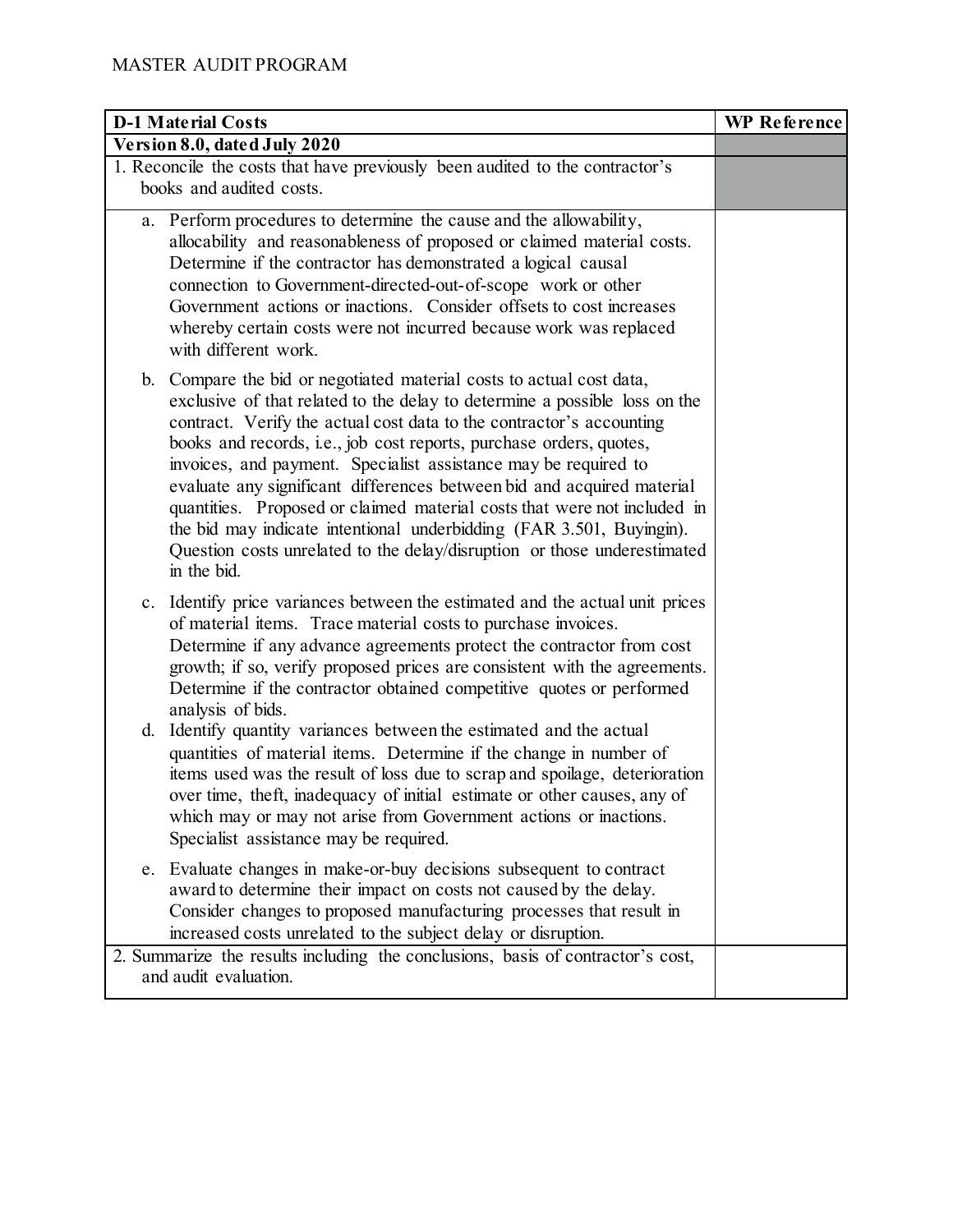| <b>E-1 Subcontracts</b>                                                                                                                                                                                                                                                                                                                                                                                                                                                                                                                                                                                                                                                                     | <b>WP</b> Reference |
|---------------------------------------------------------------------------------------------------------------------------------------------------------------------------------------------------------------------------------------------------------------------------------------------------------------------------------------------------------------------------------------------------------------------------------------------------------------------------------------------------------------------------------------------------------------------------------------------------------------------------------------------------------------------------------------------|---------------------|
| Version 8.0, dated July 2020                                                                                                                                                                                                                                                                                                                                                                                                                                                                                                                                                                                                                                                                |                     |
| 1. Reconcile the costs that have previously been audited to the contractor's<br>books and audited costs.                                                                                                                                                                                                                                                                                                                                                                                                                                                                                                                                                                                    |                     |
| 2. Follow up with cognizant FAOs for subcontractors identified in WP section<br>B to assure timely receipt of assist audit reports for incorporation in the<br>audit report. If there will be a delay in the receipt of the assist audit report,<br>coordinate with the contracting officer to determine if the results can be<br>forwarded directly to the contracting officer after issuance of the prime<br>report.                                                                                                                                                                                                                                                                      |                     |
| 3. Forward any pertinent data such as lien releases and correspondence to the<br>subcontract auditor.                                                                                                                                                                                                                                                                                                                                                                                                                                                                                                                                                                                       |                     |
| 4. Review the prime contractor's correspondence for legal documents related to<br>subcontractors. A review of the files may disclose that the prime contractor<br>is holding the subcontractor liable for increased costs as a result of delays or<br>disruptions caused by the subcontractor, or that the<br>subcontractor waived its rights at some point. If the contractor asserts the<br>attorney-client privilege, refer to CAM 1-504.4.g and consult with<br>DCAADL for assistance as needed.                                                                                                                                                                                        |                     |
| 5. Brief the contract between the prime and the subcontractor. Determine if an<br>exculpatory clause limits the prime contractor's liability to the subcontract<br>price and if the prime contractor's right to recover damages is limited. A<br>deviations and substitutions clause may limit the liability of the prime for<br>any deviations or substitutions not approved by the Government.                                                                                                                                                                                                                                                                                            |                     |
| 6. For construction contracts, determine if any of the original subcontractors<br>defaulted and whether the prime received or will receive payments from the<br>defaulting subcontractor's bonding company (surety). If so, determine if<br>the prime contractor has properly credited the proposed or claimed costs.                                                                                                                                                                                                                                                                                                                                                                       |                     |
| 7. Compare the bid or negotiated subcontract costs to actual cost data, exclusive<br>of that related to the asserted delay or disruption to determine a possible loss<br>on the contract. Verify the actual cost data to the contractor's accounting<br>books and records, i.e., job cost reports, billings/invoices, and payment.<br>Specialist assistance may be required to evaluate any significant differences<br>in the subcontract scope of work. Proposed or claimed subcontract costs<br>that were not included in the bid may indicate intentional underbidding<br>(FAR 3.501, Buying-in). Question costs unrelated to the asserted change or<br>those underestimated in the bid. |                     |
| 8. Verify if the prime contractor has paid the subcontractor. If the prime is<br>withholding payment to the subcontractor pending resolution of its own<br>proposal or claim with the Government, include this information in the audit<br>report note.                                                                                                                                                                                                                                                                                                                                                                                                                                     |                     |
| 9. Summarize the results including the conclusions, basis of contractor's cost,<br>and audit evaluation.                                                                                                                                                                                                                                                                                                                                                                                                                                                                                                                                                                                    |                     |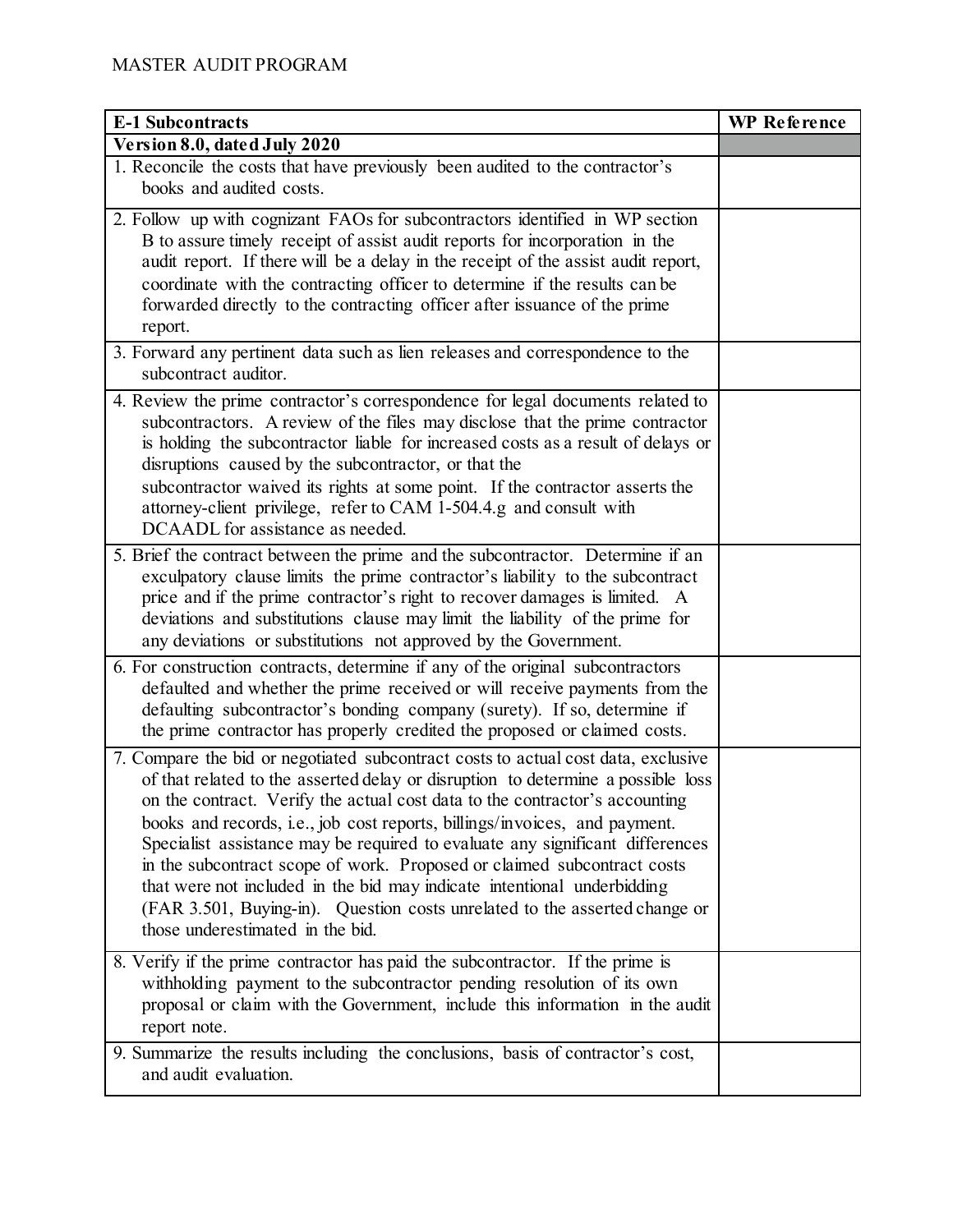| <b>F-1 Other Direct Costs</b>                                                                                                                                                                                                                                                                                                                                                                                                                                                                                                                                                                                                                                                                    | <b>WP</b> Reference |
|--------------------------------------------------------------------------------------------------------------------------------------------------------------------------------------------------------------------------------------------------------------------------------------------------------------------------------------------------------------------------------------------------------------------------------------------------------------------------------------------------------------------------------------------------------------------------------------------------------------------------------------------------------------------------------------------------|---------------------|
| Version 8.0, dated July 2020                                                                                                                                                                                                                                                                                                                                                                                                                                                                                                                                                                                                                                                                     |                     |
| 1. Reconcile the costs that have previously been audited to the contractor's<br>books and audited costs.                                                                                                                                                                                                                                                                                                                                                                                                                                                                                                                                                                                         |                     |
| 2. Perform procedures to determine the cause, reasonableness, allowability and<br>allocability of proposed or claimed other direct costs. Determine if the<br>contractor has demonstrated a logical causal connection to Government<br>directed-out-of-scope work or other Government actions/inactions. Also,<br>consider offsets to cost increases whereby certain costs were not incurred<br>because work was replaced with different work.                                                                                                                                                                                                                                                   |                     |
| 3. Determine if the contractor's proposed or claimed other direct costs (e.g.<br>travel costs, equipment charges/rental (see also audit program WP J-01),<br>etc.) are allocable to the contract and were caused by the asserted delay or<br>disruption.                                                                                                                                                                                                                                                                                                                                                                                                                                         |                     |
| 4. Compare the bid or negotiated other direct costs to actual cost data,<br>exclusive of that related to the asserted change, to determine a possible loss<br>on the contract. Verify the actual cost data to the contractor's accounting<br>books and records, i.e., job cost reports, quotes, invoices, and payment.<br>Determine if the contractor obtained any competitive quotes or performed<br>any analysis of the vendors' bids. Proposed or claimed costs for items that<br>were not included in the bid may indicate intentional underbidding (FAR<br>3.501, Buying-in). Question costs unrelated to the asserted delay or<br>disruption or those underestimated/omitted from the bid. |                     |
| 5. Summarize the results including the conclusions, basis of contractor's cost,<br>and audit evaluation.                                                                                                                                                                                                                                                                                                                                                                                                                                                                                                                                                                                         |                     |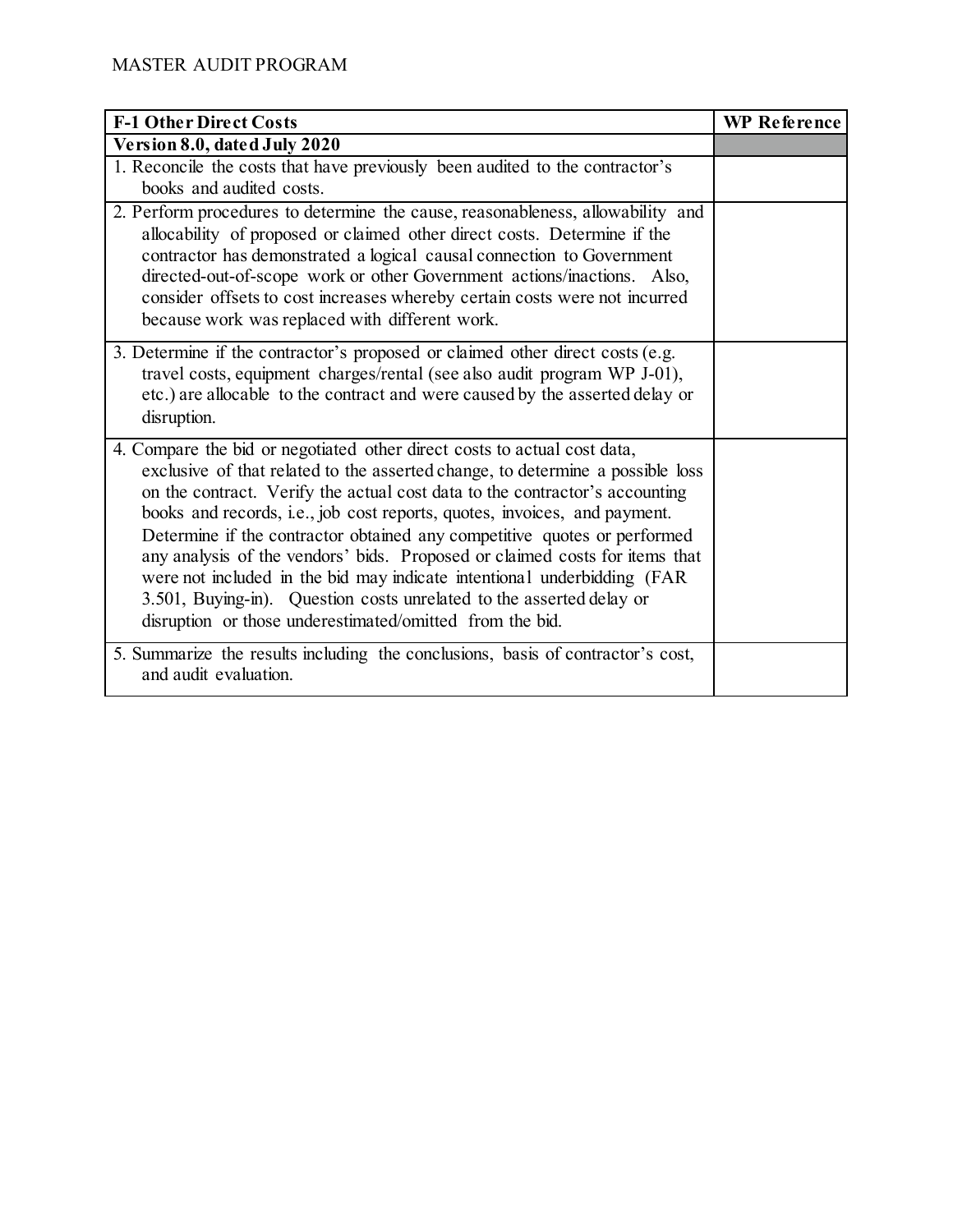| <b>G-1 Indirect Costs</b>                                                                                                                                                                                                                                                                                                                                                                                                                                                                                                   | <b>WP</b> Reference |
|-----------------------------------------------------------------------------------------------------------------------------------------------------------------------------------------------------------------------------------------------------------------------------------------------------------------------------------------------------------------------------------------------------------------------------------------------------------------------------------------------------------------------------|---------------------|
| Version 8.0, dated July 2020                                                                                                                                                                                                                                                                                                                                                                                                                                                                                                |                     |
| 1. Reconcile the costs that have previously been audited to the contractor's<br>books and audited costs.                                                                                                                                                                                                                                                                                                                                                                                                                    |                     |
| 2. Perform procedures to determine the cause, reasonableness, allowability, and<br>allocability of proposed or claimed indirect costs. Determine if the<br>contractor has demonstrated a logical causal connection to Government<br>directed-out-of-scope work or other Government actions/inactions.<br>Consider offsets to cost increases whereby certain costs were not incurred<br>because work was replaced with different work.                                                                                       |                     |
| a. Determine if indirect expenses allocated to direct costs associated with<br>delay are allowable and comply with the contractor's<br>disclosed/established cost accounting practices. Verify the indirect<br>costs to the contractor's accounting books and records, i.e., general<br>ledger, invoices, and payment.                                                                                                                                                                                                      |                     |
| b. Determine if indirect expenses reclassified as direct are appropriate to<br>the circumstances if they are not in accordance with the cost accounting<br>system.                                                                                                                                                                                                                                                                                                                                                          |                     |
| Analyze indirect costs associated with "standby" direct costs to<br>$c_{\cdot}$<br>determine that the underlying causal-beneficial relationship is still<br>valid. For example, "standby" direct labor requires no supervision and<br>the related supervisory labor may not be in a standby status. If such a<br>case exists, the indirect costs applicable to standby labor should be<br>adjusted accordingly.                                                                                                             |                     |
| d. Determine that costs are not proposed or claimed both as direct costs<br>and through an overhead rate. Contractors sometimes include expenses<br>normally included in overhead as direct charges when work on a<br>contract ceases during a delay. Items such as occupancy costs,<br>insurance, equipment rental or depreciation may continue, and should<br>be treated as ODC when this happens. Indirect cost pools should be<br>adjusted for these items as well as indirect costs treated as ODC in prior<br>claims. |                     |
| e. Determine if the contractor's indirect expense rates were properly<br>calculated and applied.                                                                                                                                                                                                                                                                                                                                                                                                                            |                     |
| Determine if the contractor identified and excluded unallowable indirect<br>f.<br>expenses from the indirect expense pools.                                                                                                                                                                                                                                                                                                                                                                                                 |                     |
| Determine if the contractor demonstrated the causal/beneficial<br>g.<br>relationship between indirect expenses and the allocation base.                                                                                                                                                                                                                                                                                                                                                                                     |                     |
| 3. Summarize the results including the conclusions, basis of contractor's cost,<br>and audit evaluation.                                                                                                                                                                                                                                                                                                                                                                                                                    |                     |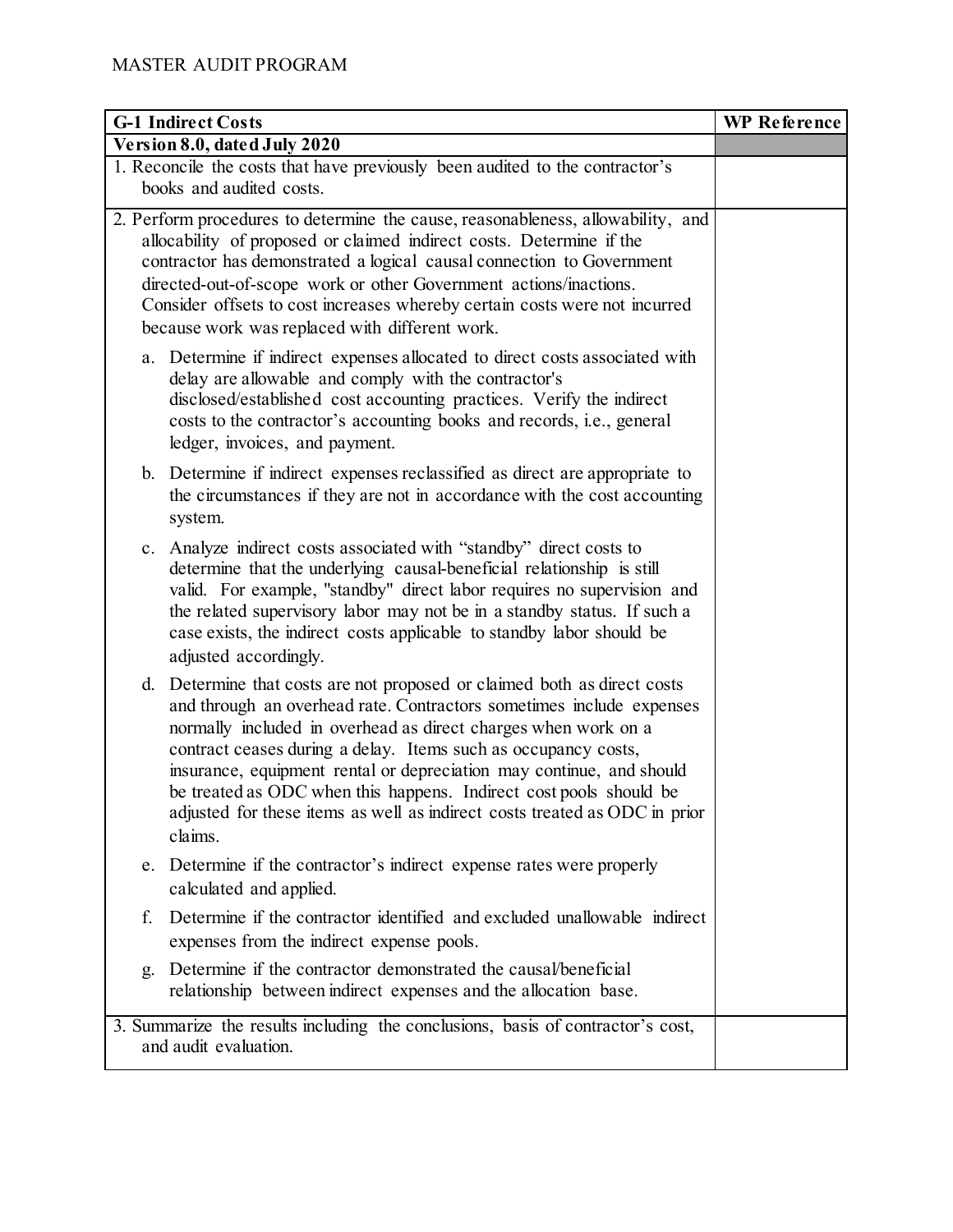| H-1 Unabsorbed Overhead and Evaluation of The Eichleay Formula                                                                                                                                                                                                                                                                                                                                     | <b>WP</b> Reference |
|----------------------------------------------------------------------------------------------------------------------------------------------------------------------------------------------------------------------------------------------------------------------------------------------------------------------------------------------------------------------------------------------------|---------------------|
| Version 8.0, dated July 2020                                                                                                                                                                                                                                                                                                                                                                       |                     |
| 1. Determine the formula or method the contractor applied to compute the claim<br>for recovery of unabsorbed overhead. If the contractor applied a formula<br>other than the basic Eichleay formula (See Eichleay Worksheet) such as the<br>modified Eichleay, determine the basis for its use as opposed to the basic                                                                             |                     |
| Eichleay formula.<br>2. Check the mathematical accuracy and support of the contractor's                                                                                                                                                                                                                                                                                                            |                     |
| computations used in the methodology or formula. Review all working<br>papers that support the contractor's computations. If the contractor hired<br>consultants to prepare the REA or claim, request all working papers that<br>support the consultants' work product. Reconcile the contractor's data to<br>incurred cost records and other documents as appropriate.                            |                     |
| 3. Audit of Eichleay formula damages:                                                                                                                                                                                                                                                                                                                                                              |                     |
| a. Examine the Eichleay formula billings/allocation ratio components (Refer<br>to Worksheet for the Eichleay Formula).                                                                                                                                                                                                                                                                             |                     |
| (1) Determine if the contract billings (revenues), total billings<br>(revenues), total fixed overhead and days of performance are for the<br>same time interval from the date of contract award to the completion<br>date. For Eichleay purposes, billings are revenues, not progress<br>payments or public voucher payments (see CAM 12804.2).                                                    |                     |
| (2) Determine if the billings data (contract revenue) used in the<br>allocation ratio are accurate and appropriate.                                                                                                                                                                                                                                                                                |                     |
| (a) Determine if the contractor uses an allocation base other than<br>contract billings (such as contract labor/total labor). If so,<br>compare this ratio with the established Eichleay formula<br>allocation ratio and contract billings/total contract billings.                                                                                                                                |                     |
| (b) Recompute the Eichleay formula using the billings allocation<br>ratio unless the impact of a different measurement allocation<br>base is immaterial or the contractor can demonstrate that the<br>Eichleay formula billings allocation ratio would lead to<br>inequitable results.                                                                                                             |                     |
| (c) If the contract has not been completed, determine if the contract<br>billings and total contract billings (Refer to the Worksheet for<br>Auditing Unabsorbed Overhead Using the Eichleay Formula,<br>Step 1) include estimates to complete. Evaluate the basis and<br>reasonableness of the estimates.                                                                                         |                     |
| (3) Review the contractor's method for recognizing revenue (billings) to<br>determine if the method results in an inequitable allocation of<br>unabsorbed overhead (Refer to the Worksheet for Auditing<br>Unabsorbed Overhead Using the Eichleay Formula, Step 1).<br>(a) Percentage-of-completion method. Evaluate the assumptions<br>used to measure the extent of progress towards completion. |                     |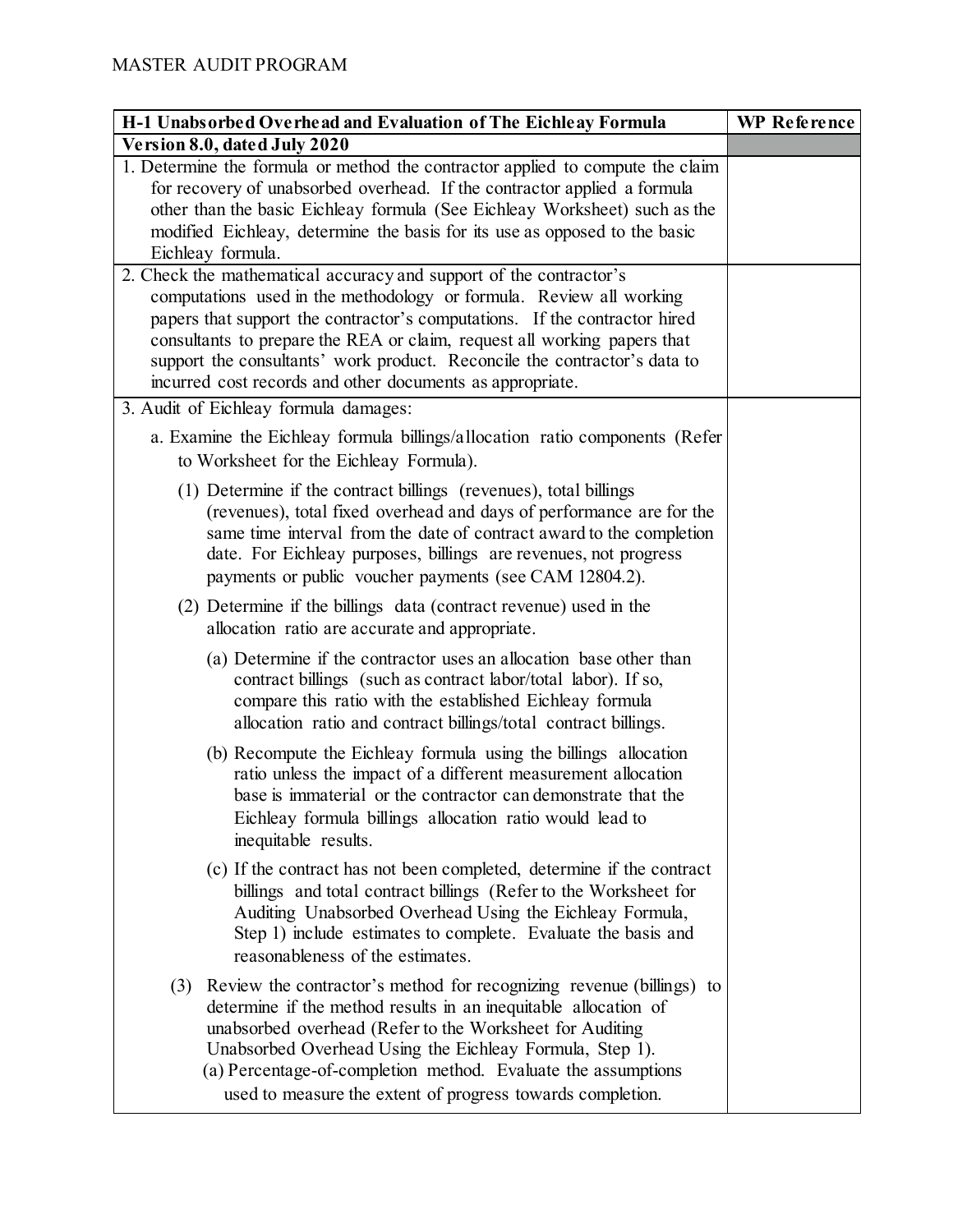| H-1 Unabsorbed Overhead and Evaluation of The Eichleay Formula                                                                                                                                                                                                                                                                                                                                                                                                                                    | <b>WP Reference</b> |
|---------------------------------------------------------------------------------------------------------------------------------------------------------------------------------------------------------------------------------------------------------------------------------------------------------------------------------------------------------------------------------------------------------------------------------------------------------------------------------------------------|---------------------|
| (b) If completion is overstated or understated, adjust the billings<br>(revenues) whether in the numerator or denominator of the<br>formula to prevent over or under recovery of unabsorbed<br>overhead.                                                                                                                                                                                                                                                                                          |                     |
| b. Analyze the overhead thoroughly to remove all variable overhead costs.<br>If semi-variable costs are included, remove the variable portion (CAM<br>12-804.3). Ensure that all unallowable costs are removed from the<br>overhead.                                                                                                                                                                                                                                                              |                     |
| c. Determine if the "delay days" used in the contractor's Eichleay formula<br>computations represent only the number of days that the performance of<br>the contract was extended beyond the original or previously revised<br>completion date because of a Government caused delay or suspension.<br>Specialist assistance may be required. Questions any days that are not<br>related to the extended performance period caused by the Government<br>caused delay or suspension (CAM 12-804.4). |                     |
| d. Recompute the Eichleay formula using the results obtained from steps a,                                                                                                                                                                                                                                                                                                                                                                                                                        |                     |
| b, and c above, if required.<br>Compare the contractor's Eichleay formula computations with the<br>e.<br>results of Step d. Question the difference between the contractor's<br>computation and the results of audit. Use the worksheet OAG,<br>Presenting the Results of Audit of the Eichleay Formula.                                                                                                                                                                                          |                     |
| f.<br>Credits: Determine if the audit computed Eichleay damages calculated<br>on the Worksheet referenced in Step e above, include:                                                                                                                                                                                                                                                                                                                                                               |                     |
| (1) Fixed overhead proposed or claimed or reimbursed that was applied<br>to direct costs in the submission, and any new change order work or<br>out-of-sequence work performed on the delayed or suspended<br>contract during the delay and extension periods.                                                                                                                                                                                                                                    |                     |
| (2) Identify the out of sequence work or change order work: date and<br>number of the change order/modification, type of work, dollar<br>amount, date(s) work performed.                                                                                                                                                                                                                                                                                                                          |                     |
| (3) Calculate the credit for out of sequence work on the delayed or<br>suspended contract using Steps 1-3 of Steps to Assess the Impact of<br>Replacement or Other Substituted Work on the Eichleay Formula<br>attached. Question the costs as a credit to the Eichleay formula.<br>Add the questioned cost to the attached worksheet "Presenting the                                                                                                                                             |                     |
| (4) Results of Audit of the Eichleay Formula" as a "Credit."<br>(5) Credit the Eichleay formula results for any fixed overhead that the<br>prime contractor applied to a subcontractor's proposed or claimed<br>unabsorbed overhead. Add the questioned costs in the "Presenting<br>the Results of Audit of the Eichleay Formula" worksheet as a<br>"Credit."                                                                                                                                     |                     |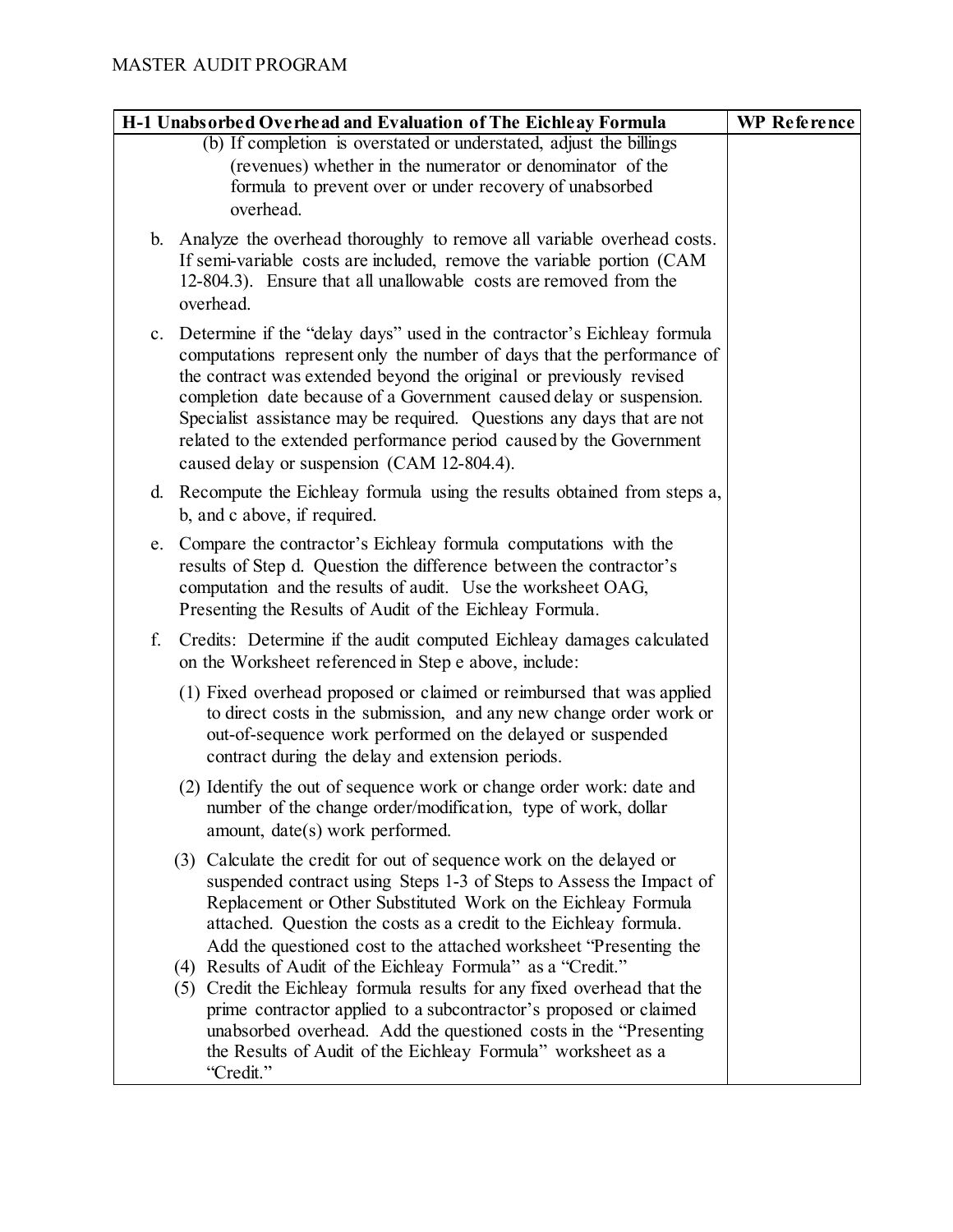| H-1 Unabsorbed Overhead and Evaluation of The Eichleay Formula                                                                                                                                                                                                                                                                                                                                                                                                                                                                                  | <b>WP Reference</b> |
|-------------------------------------------------------------------------------------------------------------------------------------------------------------------------------------------------------------------------------------------------------------------------------------------------------------------------------------------------------------------------------------------------------------------------------------------------------------------------------------------------------------------------------------------------|---------------------|
| g. Assess the impact of replacement work or accelerated work on other                                                                                                                                                                                                                                                                                                                                                                                                                                                                           |                     |
| contracts:                                                                                                                                                                                                                                                                                                                                                                                                                                                                                                                                      |                     |
| (1) Review contractor records for evidence of replacement contract(s) or<br>accelerated work (CAM 12-805.4a-c). Indicators include:                                                                                                                                                                                                                                                                                                                                                                                                             |                     |
| (a) Labor registers that show personnel from the delay contract were<br>assigned to other contracts during the delay period.                                                                                                                                                                                                                                                                                                                                                                                                                    |                     |
| (b) Fixed overhead rates, during the delay period and extended<br>performance period that decreased or were unchanged.                                                                                                                                                                                                                                                                                                                                                                                                                          |                     |
| (c) New contracts for work not normally performed by the contractor<br>added during the delay and extension periods.                                                                                                                                                                                                                                                                                                                                                                                                                            |                     |
| (d) Time-phased work/production schedules of the entire contract<br>performance period as contemplated before the delay occurred, and a<br>schedule of work as actually performed, including subcontract<br>schedules if applicable.                                                                                                                                                                                                                                                                                                            |                     |
| (e) Contemporaneous revenue projections by contract on a plant wide<br>basis where the time period for such projections encompasses at<br>least in part, the time period encompassed by the entire performance<br>of the contract including the period of delay. If total actual revenues<br>match or are greater than planned revenues or certain contracts have<br>higher actual revenues than planned, the contractor may have<br>accelerated the work on certain contracts or substituted new work for<br>the work on the delayed contract. |                     |
| (f) Backlog or internal job log documents including information on<br>commercial as well as Government jobs.                                                                                                                                                                                                                                                                                                                                                                                                                                    |                     |
| (2) Identify replacement contracts or accelerated work with:                                                                                                                                                                                                                                                                                                                                                                                                                                                                                    |                     |
| (a) Replacement contract: date of award, contract number, performance<br>period, amount of contract, the type of effort, duration or size and<br>location (CAM 12-805.4b).                                                                                                                                                                                                                                                                                                                                                                      |                     |
| (b) Accelerated work: date of award, contract number, a schedule of the<br>work as planned and as performed, total amount of the contract and<br>the type of work (CAM 12-805.4c).                                                                                                                                                                                                                                                                                                                                                              |                     |
| (3) Compute the impact of the replacement contract and accelerated work<br>using Steps 1-7 in OAG Delay Claim Audit – Eichleay Formula – Steps<br>to Assess the Impact of Replacement or Other Substituted Work.                                                                                                                                                                                                                                                                                                                                |                     |
| (4) Questioned the difference between the Eichleay formula as audited and<br>the computed impact of replacement work or accelerated work, as<br>shown in Step 9 in the OAG Delay Claim Audit – Eichleay Formula –<br>Steps to Assess the Impact of Replacement or Other Substituted Work<br>on the Eichleay formula.                                                                                                                                                                                                                            |                     |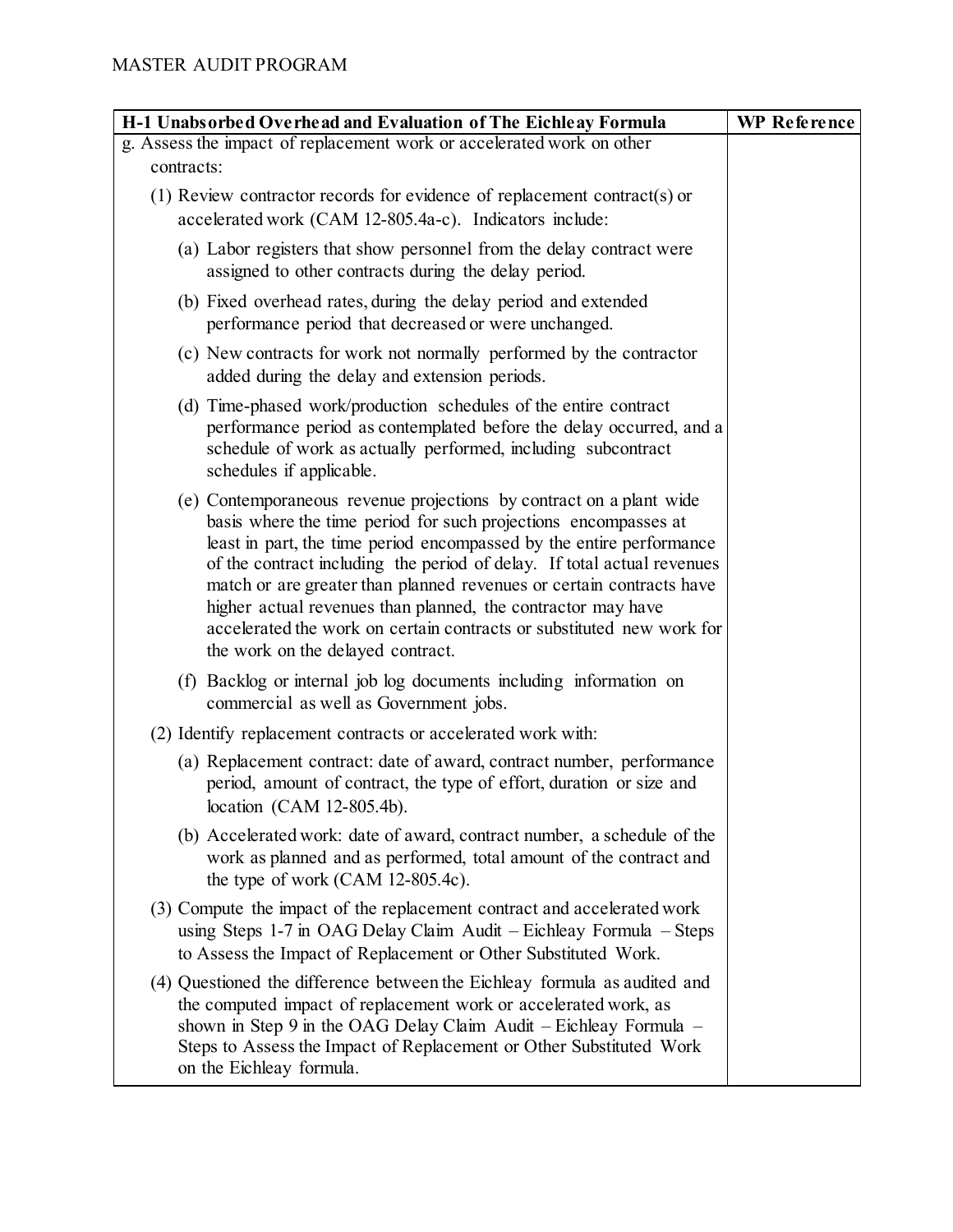| H-1 Unabsorbed Overhead and Evaluation of The Eichleay Formula                  | WP Reference |
|---------------------------------------------------------------------------------|--------------|
| 4. Summarize the results including the conclusions, basis of contractor's cost, |              |
| and audit evaluation.                                                           |              |

| <b>I-1 REA or Claim Preparation Costs</b>                                                                                                                                                                                                                                                                                                                                                                   | <b>WP</b> Reference |
|-------------------------------------------------------------------------------------------------------------------------------------------------------------------------------------------------------------------------------------------------------------------------------------------------------------------------------------------------------------------------------------------------------------|---------------------|
| Version 8.0, dated July 2020                                                                                                                                                                                                                                                                                                                                                                                |                     |
| 1. If the submission is a proposal, costs to prepare the REA are generally<br>allowable if reasonable and allocable.                                                                                                                                                                                                                                                                                        |                     |
| a. Review the supporting documentation and tailor procedures to<br>determine the reasonableness, allowability, and allocability of the<br>proposed amount.                                                                                                                                                                                                                                                  |                     |
| b. If professional or consultant charges are proposed or claimed, determine<br>if they are reasonable in relation to services rendered (FAR 31.205-33).<br>Review consultant agreements, invoices and other documents sufficient<br>to ascertain the nature and scope of the services<br>provided. If the fee is contingent upon recovery from the Government,<br>question the costs (FAR $31.205-33(b)$ ). |                     |
| c. Ascertain the contractor's practices for charging equitable adjustment<br>proposal preparation costs. Such preparation costs may be a direct<br>charge if consistent with the contractor's disclosed accounting practices                                                                                                                                                                                |                     |
| 2. If the submission is a claim, preparation costs incurred after the submission<br>of the claim to the CO are unallowable even if incurred in support of<br>negotiations or alternative disputes resolution (ADR) processes (see CAM<br>$12-606b$ ).                                                                                                                                                       |                     |
| a. Review invoices and other documents sufficient to ascertain the nature<br>and scope of the services provided. Review the supporting<br>documentation to determine the reasonableness, allowability, and<br>allocability of the proposed or claimed amount.                                                                                                                                               |                     |
| b. Determine if proposed or claimed preparation and support costs are<br>unallowable per FAR 31.205-47(f).                                                                                                                                                                                                                                                                                                  |                     |
| 3. Summarize the results including the conclusions, basis of contractor's cost,<br>and audit evaluation.                                                                                                                                                                                                                                                                                                    |                     |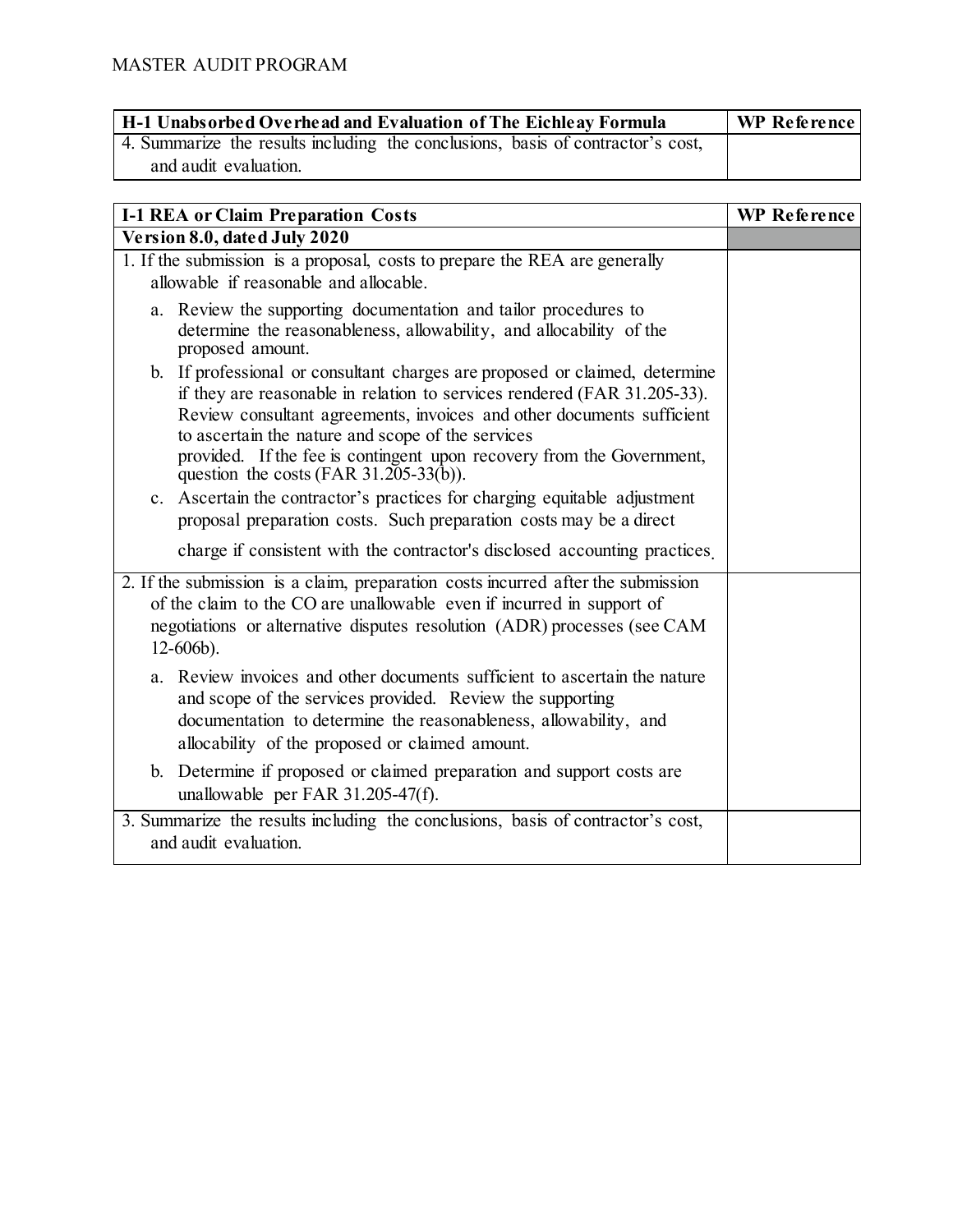| <b>J-1 Construction Contracts</b>                                                                                                                                                                                                                                                                                                                                                                                                                                                                        | <b>WP</b> Reference |
|----------------------------------------------------------------------------------------------------------------------------------------------------------------------------------------------------------------------------------------------------------------------------------------------------------------------------------------------------------------------------------------------------------------------------------------------------------------------------------------------------------|---------------------|
| Version 8.0, dated July 2020                                                                                                                                                                                                                                                                                                                                                                                                                                                                             |                     |
| 1. Review the Government and contractor field reports, contractor's job site<br>diary, and other correspondence between the Government and prime and<br>subcontractors for evidence of potential non-Government caused reasons<br>for increased costs, extent of work performed, status of employees and<br>subcontractors/vendors during delay periods, and types and dates of<br>equipment usage. This may disclose evidence of potential nonGovernment<br>caused reasons for increased costs such as: |                     |
| Subcontractor performance issues;<br>Problems with material purchases or timing of delivery;<br>٠<br>Required re-work or remedial work; and<br>$\bullet$<br>Internal problems.<br>٠<br>Discuss data found in the records with those employees responsible for the<br>records. Compare the data with that provided in the REA or claim and<br>determine the basis for any discrepancies.                                                                                                                  |                     |
| 2. Construction Labor - If applicable, review the contractor's Davis-Bacon Act<br>certified payroll record reports submitted weekly to the Government for the<br>period under review. These reports are usually submitted on Department of<br>Labor Form WH-347 (see FAR 53.303-347).                                                                                                                                                                                                                    |                     |
| a. Determine if the employees working on the job prior to the delay<br>continued to work on the job full time or part time during the period of<br>delay.                                                                                                                                                                                                                                                                                                                                                |                     |
| b. Verify employees' pay rates to the contractor's payroll records, paid<br>checks, and submitted costs.                                                                                                                                                                                                                                                                                                                                                                                                 |                     |
| 3. Construction Equipment - If the REA or claim includes costs of construction<br>equipment, review the submitted costs for compliance with the allowability<br>requirements set forth in FAR $31.105(d)(2)$ .                                                                                                                                                                                                                                                                                           |                     |
| Determine the contractor's basis for proposed or claimed equipment<br>a.<br>costs, actual equipment costs or predetermined rates.<br>b. Actual cost data:                                                                                                                                                                                                                                                                                                                                                |                     |
| (1) Trace proposed or claimed actual equipment costs to the contractor's<br>books and records.                                                                                                                                                                                                                                                                                                                                                                                                           |                     |
| (2) Determine if cost data is available for each piece of equipment<br>proposed or claimed or groups of a similar series or serial equipment<br>$(FAR 31.105(d)(2)(i)(A))$ . If the data is available, the FAR requires<br>that the actual data should be used and not predetermined rates.                                                                                                                                                                                                              |                     |
| (3) If the equipment was idle or on standby during the asserted delay,<br>question any proposed or claimed operating costs, such as gas, fuel,<br>and operators' costs.                                                                                                                                                                                                                                                                                                                                  |                     |
| (4) Analyze the accounting assumptions used in the computation of<br>actual equipment costs, such as equipment life, year entered into<br>service, and salvage values. Request technical assistance if needed.                                                                                                                                                                                                                                                                                           |                     |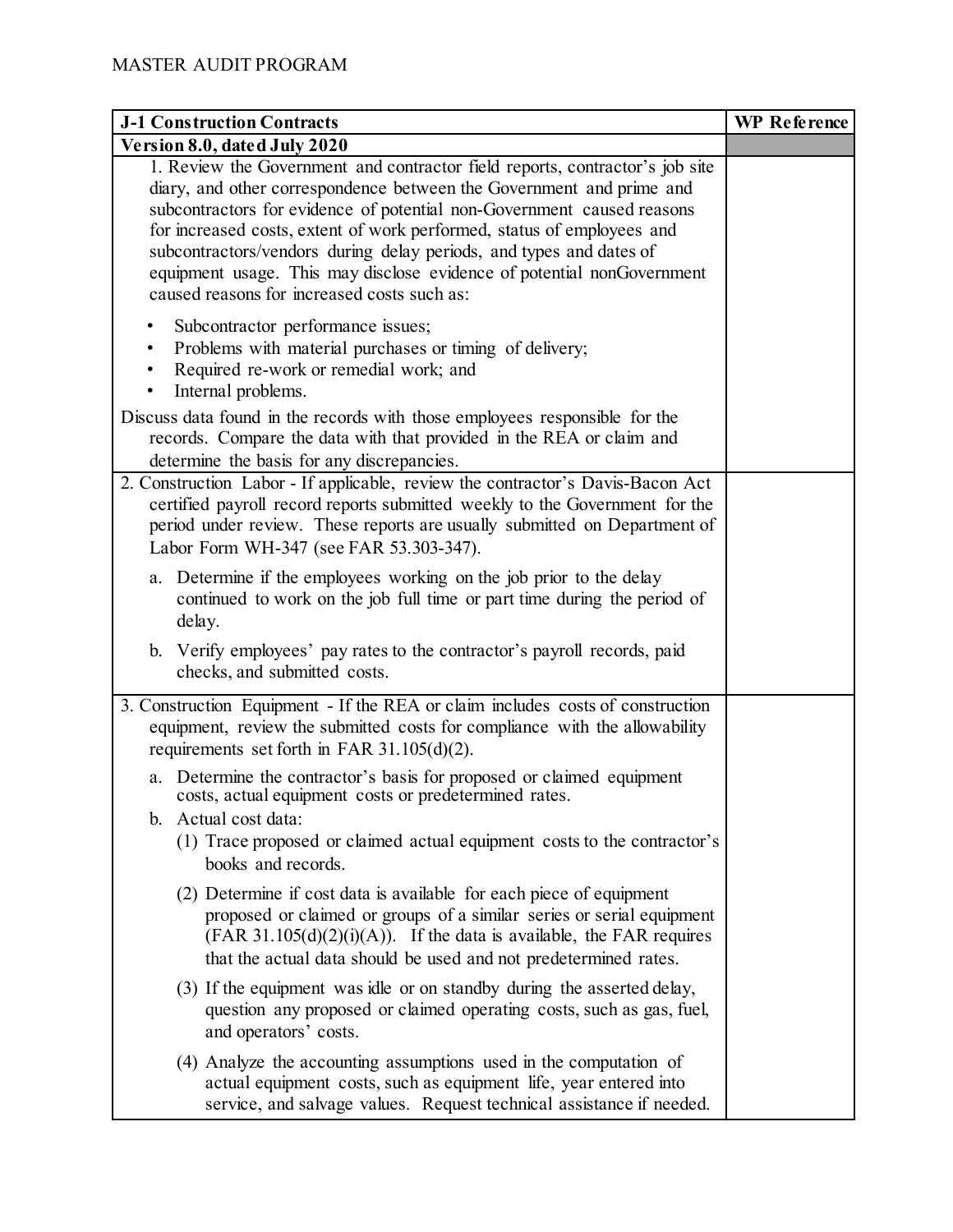| <b>J-1 Construction Contracts</b>                                                                                                                                                                                                                                                                                                                                   | <b>WP</b> Reference |
|---------------------------------------------------------------------------------------------------------------------------------------------------------------------------------------------------------------------------------------------------------------------------------------------------------------------------------------------------------------------|---------------------|
| Reconcile this data to other job records and company-wide financial<br>accounting data.                                                                                                                                                                                                                                                                             |                     |
| (5) Determine if the equipment costs are proposed or claimed in<br>accordance with the contractor's normal capitalization policies.<br>Items not customarily capitalized (i.e., normally expensed), such as<br>the costs of wheelbarrows or small tools, should be omitted from<br>equipment calculations.                                                          |                     |
| c. Predetermined rates:                                                                                                                                                                                                                                                                                                                                             |                     |
| (1) Determine if the contractor met the FAR criteria permitting the use<br>of the schedules (see step $3.b.(2)$ ). Determine if the contractor's<br>accounting system is capable of identifying the equipment costs<br>based on the FAR criteria. If actual data can be obtained, the rate<br>schedules should not be used.                                         |                     |
| (2) Determine if the contract specified predetermined rate schedules to<br>compute equipment costs. If a schedule is not mandated, request<br>specialist assistance on the choice of an appropriate rate schedule. If<br>the contractor used a schedule other than the one mandated in the<br>contract, evaluate the reason for the deviation.                      |                     |
| (3) Verify the contractor used the predetermined rate schedule for the<br>rates used to compute the equipment costs.                                                                                                                                                                                                                                                |                     |
| (4) Review other proposed or claimed direct and indirect costs to<br>determine if the costs of equipment proposed or claimed are<br>included. Question any duplicative equipment costs.                                                                                                                                                                             |                     |
| (5) If proposed or claimed equipment costs included costs contained in<br>non-equipment cost categories at the time of the bid or in other<br>accounting records, determine the basis for reclassifications.<br>Question these costs if reclassification is not adequately<br>substantiated or unrelated to the subject delay or disruption (see<br>CAM 12-802.5d). |                     |
| (6) Review supporting records for any evidence that the proposed or<br>claimed equipment was used for other work during the asserted<br>standby period. If so, question the proposed or claimed costs as<br>unallocable to the subject contract.                                                                                                                    |                     |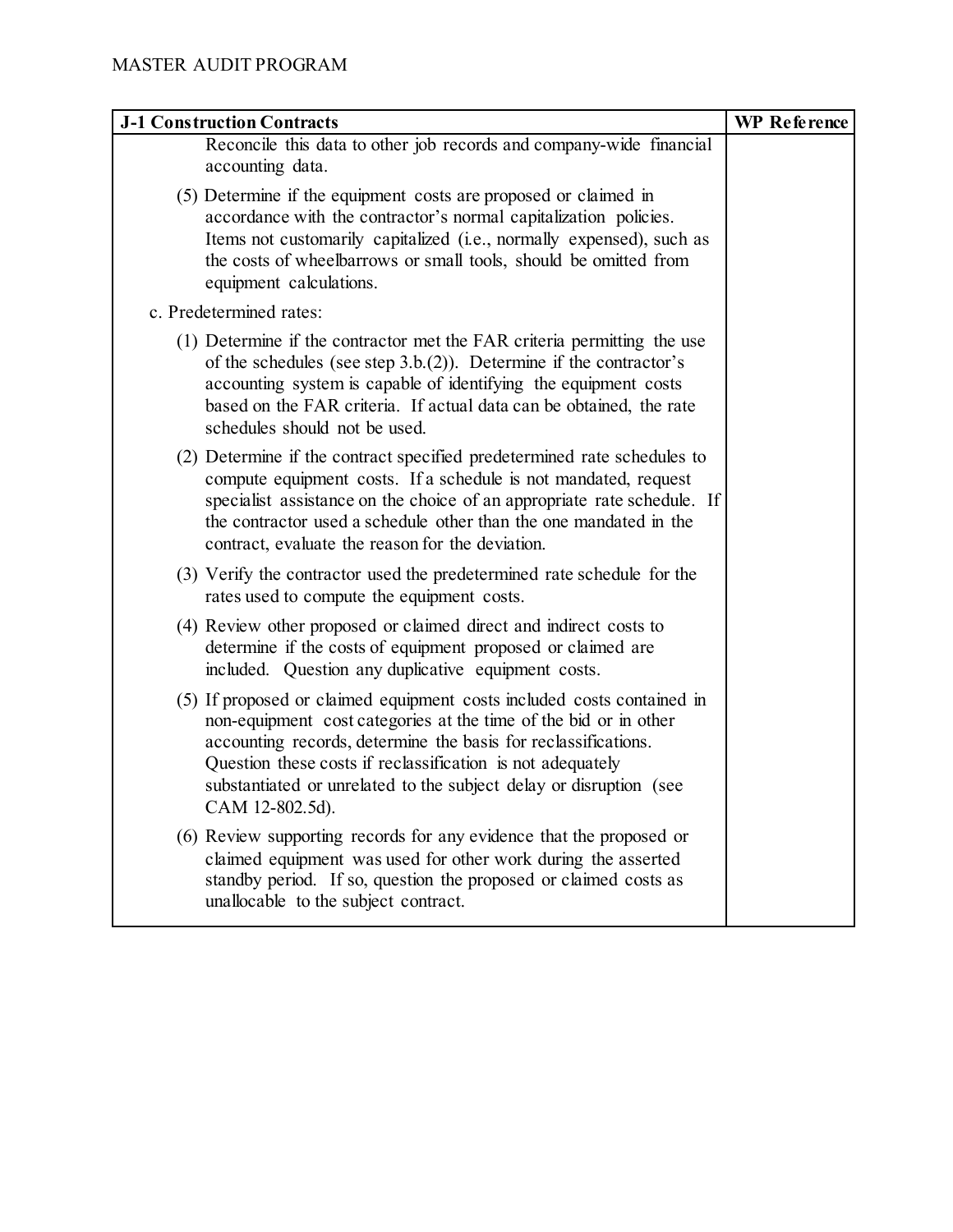- 4. Job Site/Field/Extended Overhead General Conditions:
	- a. Verify the mathematical accuracy of supporting schedules, and ensure supporting data identifies the link between the asserted Government action or inaction and the increased costs proposed or claimed.
	- b. Determine whether the contractor's allocation method is consistent with its established accounting practice and applied for all contracts. Costs may be directly identified or indirectly charged based on a markup percentage or daily rate (dividing total job site overhead cost on the project by the total days of contract performance and then multiplying the result by the number of days of compensable delay); however, FAR 31.203 prohibits a contractor from using more than one allocation method for recovery of job site overhead. (See CAM 12-802.4.b.)
	- c. Review negotiated change orders/contract modifications to ensure that:
		- The contractor has not already been compensated for field overhead related to delay days (which makes costs in this claim/REA duplicative);
		- The contractor excluded inexcusable delays (caused by the prime, any subcontractor, supplier or vendors at any tier):
		- The contractor only included excusable delays (unforeseeable, not under the control of, not caused by either the owner or the contractor or any party for whom they are responsible, at any tier, e.g., act of nature, i.e., severe weather, earthquakes, etc.) if they occurred in conjunction with a compensable delay.
		- An adjustment was made for any applicable change orders containing a release or an accord and satisfaction clause precluding additional recovery of job site overhead.
	- d. Determine if delay days for extended performance exclude noncompensable delays including those identified in steps (3) and (4). If technical specialists' assistance is needed, incorporate results.

*Note: A subcontractor must provide analysis/evidence of the impact of a delay. If a subcontractor's asserted delay days rely solely on the prime contractor's delay days without any type of analysis/evidence by either the subcontractor or the prime as to its relevance to the subcontractor's own delay, the delay days are considered unsupported and should be questioned.*

e. Compare proposed or claimed job site overhead to original bid documentation:

•Determine whether job site overhead may have been underbid. Recouping these costs in the REA or claim is unreasonable.

Obtain and evaluate the contractor's justification for proposed or claimed costs not included in the original bid, and assess whether the increased costs are related to the contractor's assertions regarding Government action or inaction. (CAM 12.705)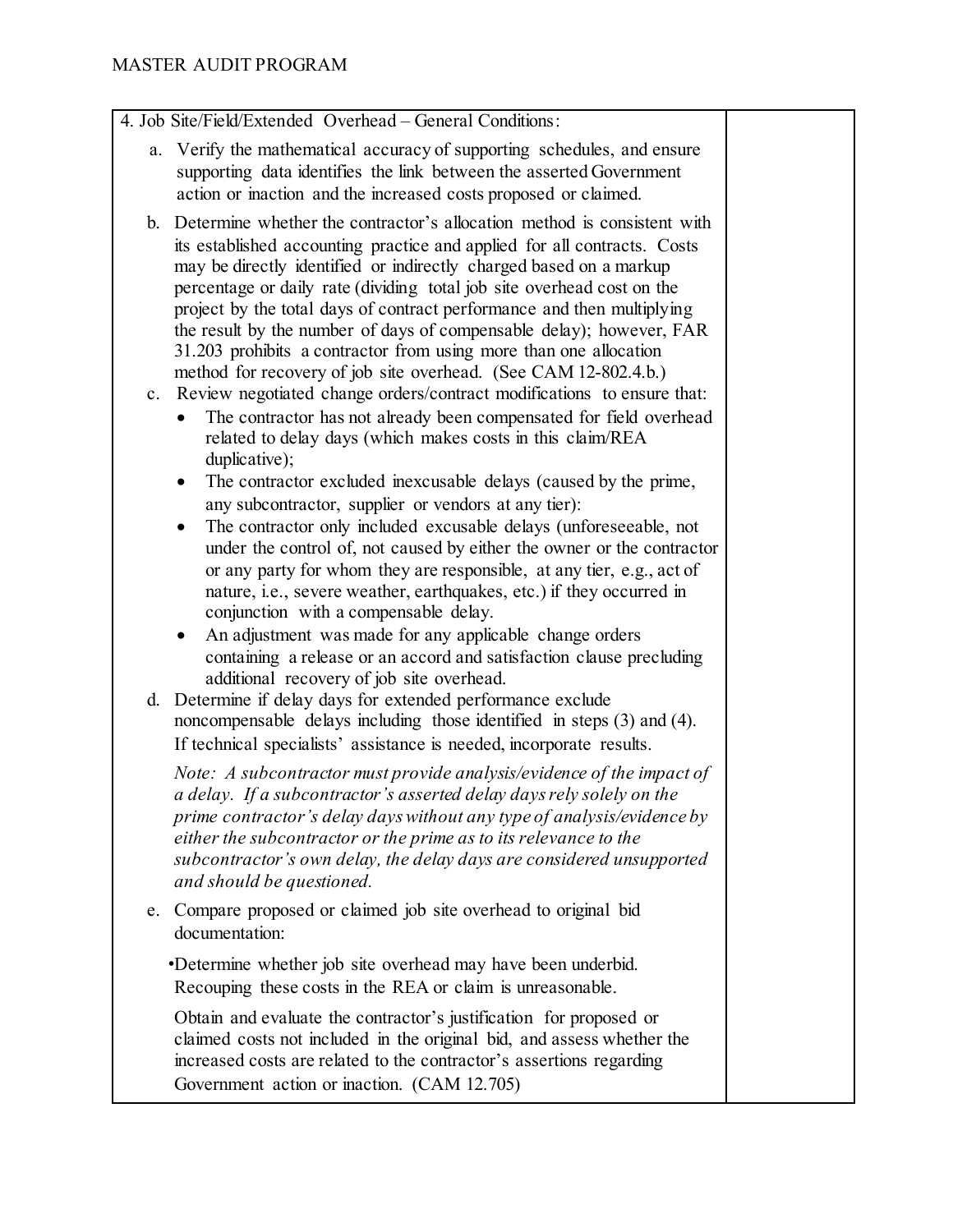|                | <b>J-1 Construction Contracts</b>                                                                                                                                                                                                                                                                                                                                                                                                                                                                                                                                      | <b>WP</b> Reference |
|----------------|------------------------------------------------------------------------------------------------------------------------------------------------------------------------------------------------------------------------------------------------------------------------------------------------------------------------------------------------------------------------------------------------------------------------------------------------------------------------------------------------------------------------------------------------------------------------|---------------------|
| f.             | Review the contractor's calculations to verify the removal of non-time<br>related costs such as:                                                                                                                                                                                                                                                                                                                                                                                                                                                                       |                     |
|                | Mobilization and demobilization costs;<br>Costs to install electrical, telephone, water gas, safety fencing on the<br>٠<br>site at the beginning of the project;<br>Office furniture, copiers, scanners, fax machines and computer costs<br>$\bullet$<br>(if purchased for the project, not leased or capitalized).                                                                                                                                                                                                                                                    |                     |
|                | Non-time related costs do not change when the project is delayed and<br>should not be included in the damage calculation.                                                                                                                                                                                                                                                                                                                                                                                                                                              |                     |
| g.             | Review the cost patterns for items in the job site overhead pool that may<br>have been variable up to a certain point in time; but ceased to be<br>incurred after that point in time. If such costs are not being incurred<br>during the delay period, they should be omitted from the damage<br>calculation.                                                                                                                                                                                                                                                          |                     |
|                | h. Review cost records for company-owned equipment included in the job<br>site overhead pool. Determine if the assets had been fully depreciated<br>prior to the construction project. Compare the monthly booked costs to<br>the amounts proposed or claimed. If the contractor is not using actual<br>costs as required by FAR 31.105(d)(2)(i)(A), determine whether the<br>contracting agency had specified the use of a particular schedule of<br>predetermined rates or any part thereof to determine ownership and<br>operating costs of construction equipment. |                     |
| $\mathbf{i}$ . | Evaluate the proposed or claimed job site overhead costs and verify that<br>costs associated with the overall operation of the business (home office<br>overhead/general and administrative expenses) are excluded.                                                                                                                                                                                                                                                                                                                                                    |                     |
| j.             | Evaluate the proposed or claimed job site overhead costs and verify that<br>amounts are not duplicated as a direct cost (e.g., equipment, tools, etc.).                                                                                                                                                                                                                                                                                                                                                                                                                |                     |
|                | k. If using a daily rate, compute the daily rate proposed or claimed for each<br>individual cost element in the job site overhead and apply the rate to the<br>entire period of performance. Identify items in the job site overhead<br>where the application of the daily rate to the entire period of<br>performance yields a dollar value in excess of costs incurred, and<br>evaluate the contractor's justification for significant differences.                                                                                                                  |                     |
| 1.             | If applicable, verify the allocation base to contractor's supporting<br>records.                                                                                                                                                                                                                                                                                                                                                                                                                                                                                       |                     |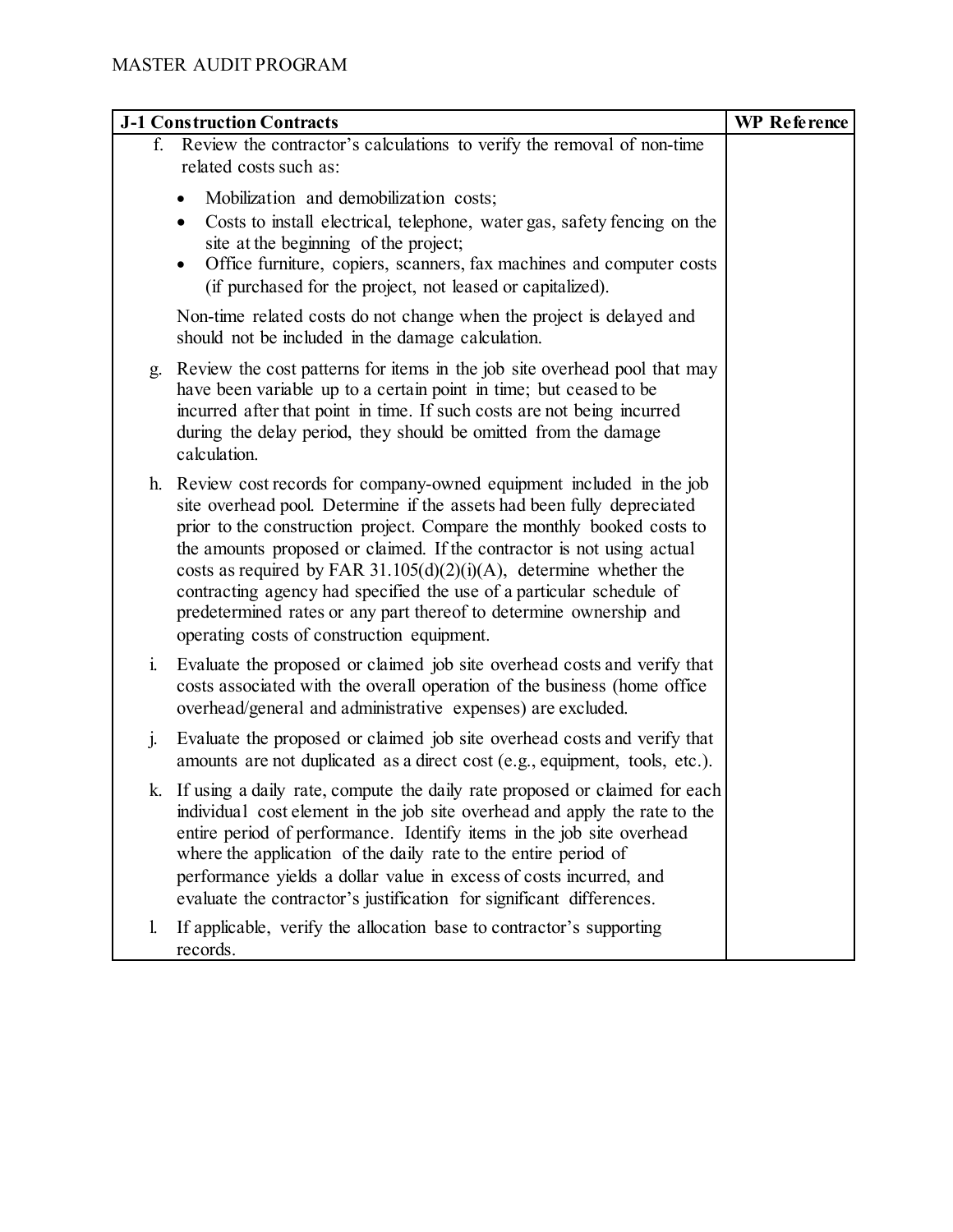| <b>J-1 Construction Contracts</b>                                                                                                                                                                                                                                                                                                                                                                                                                                                                                                                  | <b>WP</b> Reference |
|----------------------------------------------------------------------------------------------------------------------------------------------------------------------------------------------------------------------------------------------------------------------------------------------------------------------------------------------------------------------------------------------------------------------------------------------------------------------------------------------------------------------------------------------------|---------------------|
| 5. Bonding Costs/Premium:                                                                                                                                                                                                                                                                                                                                                                                                                                                                                                                          |                     |
| a. Brief the contract for the bonding requirements clause (FAR 52.22815).                                                                                                                                                                                                                                                                                                                                                                                                                                                                          |                     |
| b. Verify the computation of bonding costs/premium. Bond costs/premium<br>are based on the total value (costs plus profit) of the contract including<br>modifications. Determine if the contractor's computation is based on<br>the correct rate for the appropriate level of contract revenues since bond<br>rates may be based on a sliding scale. Since a bond rate is applied to a<br>value that includes profit, refer to audit program WP L-1 to determine<br>the effect that questioned submitted<br>REA or claim costs may have on profit. |                     |
| c. Determine the total bonding costs/premium included in the original<br>contract price, modifications and subject REA or claim. Compare this<br>amount with incurred costs or future liability. Question the difference.                                                                                                                                                                                                                                                                                                                          |                     |
| 6. Summarize the results including the conclusions, basis of contractor's cost,<br>and audit evaluation.                                                                                                                                                                                                                                                                                                                                                                                                                                           |                     |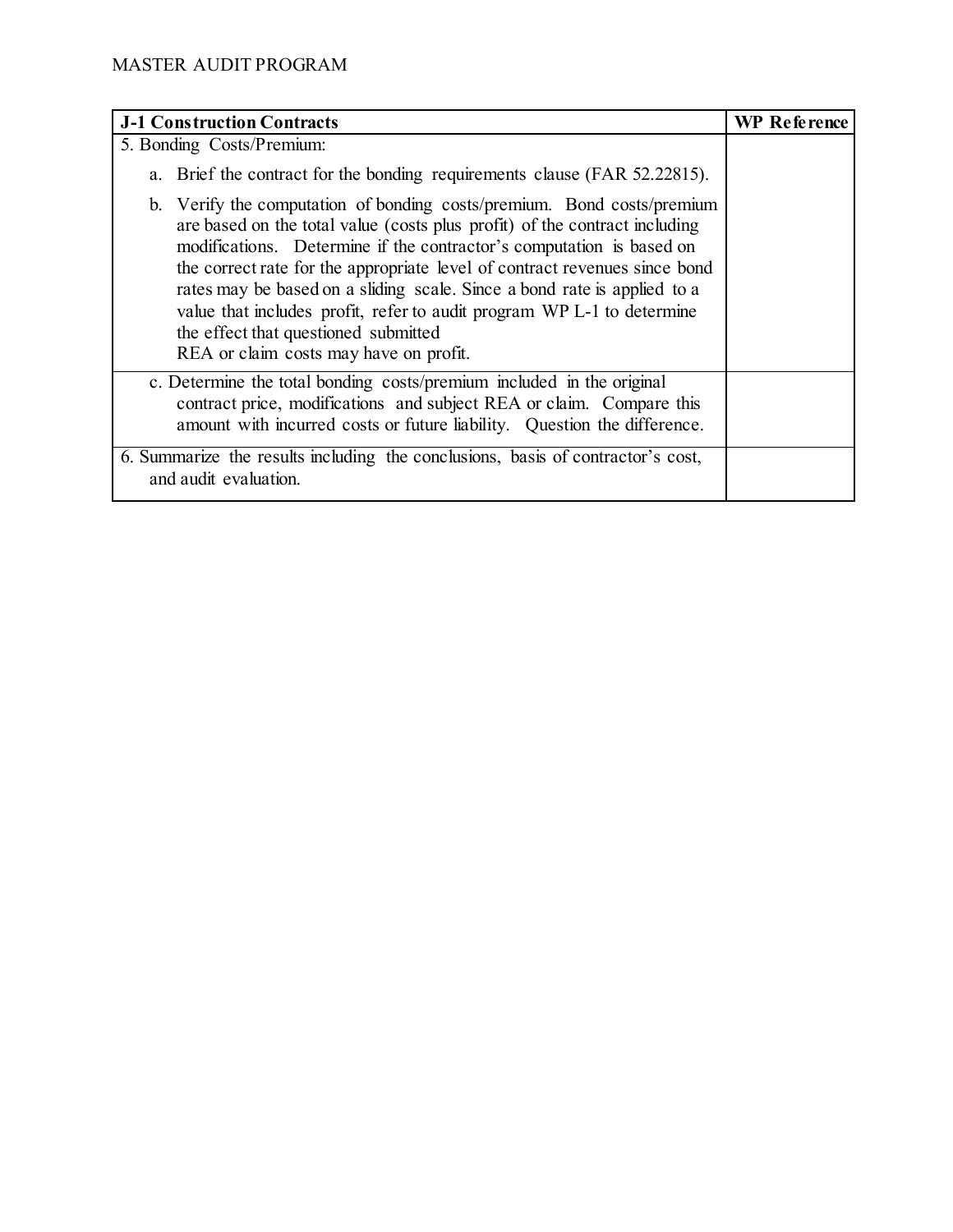| K-1 Total or Modified Total Cost Method                                                                                                                                                                                                                                                                                                                                | <b>WP</b> Reference |
|------------------------------------------------------------------------------------------------------------------------------------------------------------------------------------------------------------------------------------------------------------------------------------------------------------------------------------------------------------------------|---------------------|
| Version 8.0, dated July 2020                                                                                                                                                                                                                                                                                                                                           |                     |
| If the contractor computed any element(s) of the REA or claim using the total<br>cost or modified total cost method, perform the following steps to determine if<br>the contractor meets the criteria for acceptable use of the method. These steps<br>should be performed in addition to any of the previous steps (in WP sections C-<br>01 through J-01) that apply. |                     |
| 1. Impossible to determine actual related increased costs.                                                                                                                                                                                                                                                                                                             |                     |
| a. Review the contractor's accounting system and Disclosure Statement, if<br>applicable, to determine the capability and requirements to separately<br>account for increased costs caused by the asserted change(s) caused by<br>the delay/disruption.                                                                                                                 |                     |
| b. Determine if the contract included the Change Order Accounting<br>Clause (FAR 52.243-6). Determine if the CO issued any directives<br>requiring the contractor to establish separate cost accounts for activities<br>related to changed work and if the contractor complied with the<br>directive.                                                                  |                     |
| $\overline{2.}$ Bid is realistic.                                                                                                                                                                                                                                                                                                                                      |                     |
| Compare the bid with Request for Proposal (RFP) requirements.<br>a.<br>Determine if any significant elements were omitted from the bid but<br>included in the submitted costs.                                                                                                                                                                                         |                     |
| b. Compare the contractor's bid with unsuccessful contractors' bids for the<br>same acquisition, if available from the CO.                                                                                                                                                                                                                                             |                     |
| c. Compare the proposed with recent historical data of similar work. If the<br>bid is significantly less, determine why.                                                                                                                                                                                                                                               |                     |
| Compare the contractor's bid delivery schedule with those of<br>d.<br>unsuccessful bidders, if possible. Determine the reasons for significant<br>differences.                                                                                                                                                                                                         |                     |
| e. Compare bid cost elements to incurred cost elements, by task if<br>possible. Examine those elements where the bid cost is significantly<br>different from the incurred costs. Determine the reason for the<br>difference.                                                                                                                                           |                     |
| f. Review prior audit reports on the contractor's estimating system for<br>deficiencies that may have impacted the reasonableness of the bid.                                                                                                                                                                                                                          |                     |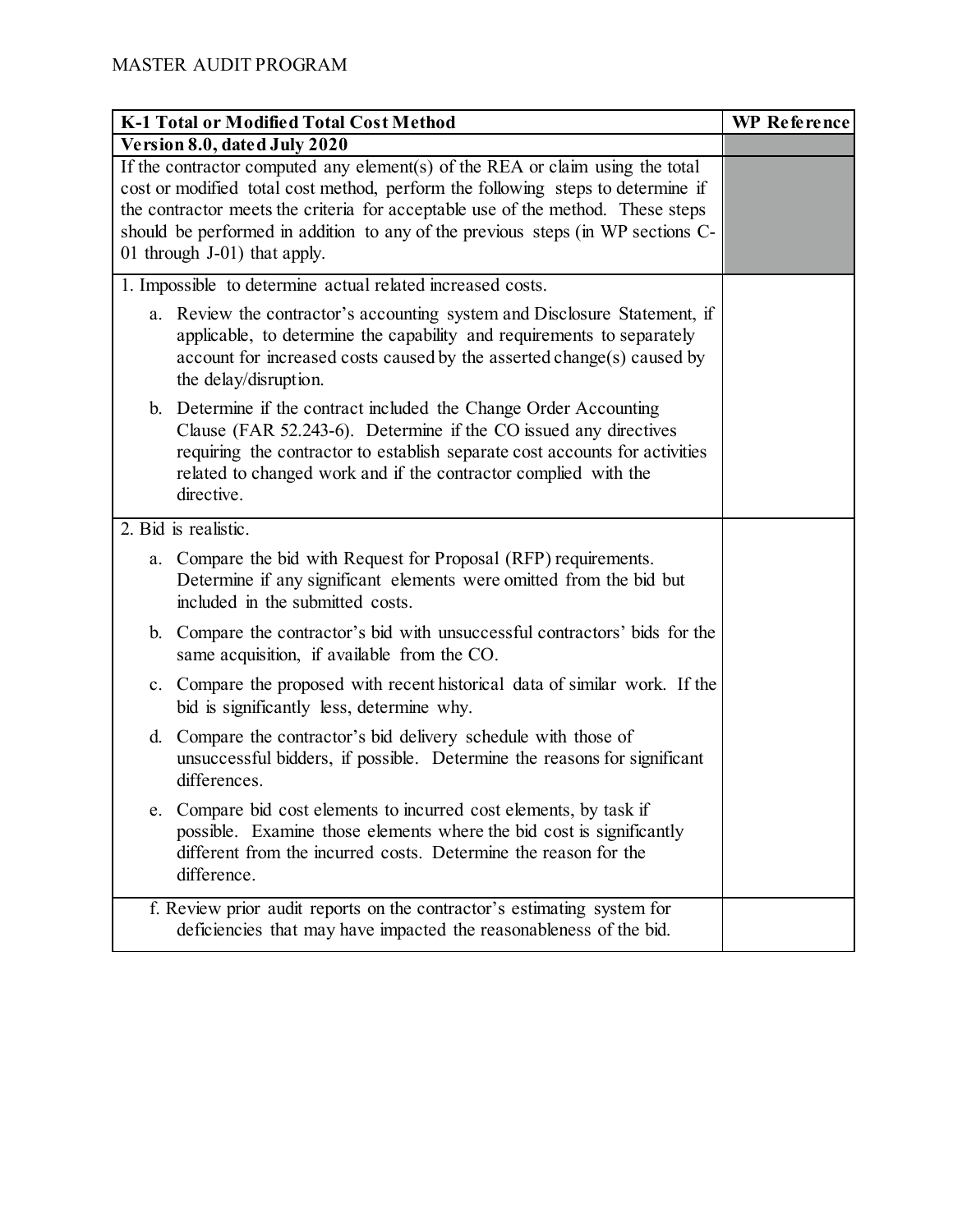|    | K-1 Total or Modified Total Cost Method                                                                                                                                                                                                                                                                                                                                           | <b>WP</b> Reference |
|----|-----------------------------------------------------------------------------------------------------------------------------------------------------------------------------------------------------------------------------------------------------------------------------------------------------------------------------------------------------------------------------------|---------------------|
|    | 3. Incurred costs were reasonable.                                                                                                                                                                                                                                                                                                                                                |                     |
|    | a. Reconcile the incurred costs to the contractor's books and records.<br>Determine if the incurred costs were allocable, allowable and reasonable<br>and comply with contract provisions. Question those costs proposed or<br>claimed that were not incurred or would not be incurred.                                                                                           |                     |
|    | b. Obtain specialist assistance, if necessary, to determine the cost realism<br>of the estimate-to-complete if the contract is not yet complete.                                                                                                                                                                                                                                  |                     |
|    | c. Determine if estimates based on incurred costs are logical and<br>reasonable in the circumstances.                                                                                                                                                                                                                                                                             |                     |
|    | d. Evaluate changes in methodologies used for the bid as compared to the<br>incurred costs. Determine if the contractor changed the labor mix or<br>revised the make-or buy decisions. Determine the impact on submitted<br>increased costs.                                                                                                                                      |                     |
|    | 4. Government is clearly responsible.                                                                                                                                                                                                                                                                                                                                             |                     |
|    | a. Review the contract budgets for the period of performance and the<br>contractor's policies and procedures for comparing actual performance<br>to the budget. Identify and analyze variances the contractor should have<br>identified as work was accomplished. Gather information on contractor<br>caused increased costs and increased costs due to asserted changed<br>work. |                     |
|    | b. Determine if the contractor implemented any accounting changes<br>having impacts that were not considered in the REA or claim.                                                                                                                                                                                                                                                 |                     |
|    | c. Determine if the contractor recognized any increased costs attributable<br>to its own mismanagement in scheduling or material procurement.                                                                                                                                                                                                                                     |                     |
| d. | Review correspondence between the prime contractor and the<br>subcontractor(s) for indications of subcontractor failure to perform<br>according to schedule or other issues that would cause increased<br>subcontract costs or prime contract costs.                                                                                                                              |                     |
|    | e. Determine if there were extraordinary equipment repairs or delayed<br>material ordering or deliveries that were charged to the contract and not<br>the responsibility of the Government.                                                                                                                                                                                       |                     |
| f. | Review increased incurred overhead costs that may have been caused by<br>loss of planned contract awards, contractor-caused delays, or contract<br>terminations that are not the responsibility of the Government.                                                                                                                                                                |                     |
| g. | Determine if there were higher than normal material scrap costs that<br>may indicate contractor caused cost growth.                                                                                                                                                                                                                                                               |                     |
|    | h. Determine if the prime contractor proposed or claimed hours that were<br>actually performed by a subcontractor. Determine if the subcontract<br>was firm-fixed-price and if there was a change to a cost reimbursement<br>contract. If there was no change, there is no liability to the Government.                                                                           |                     |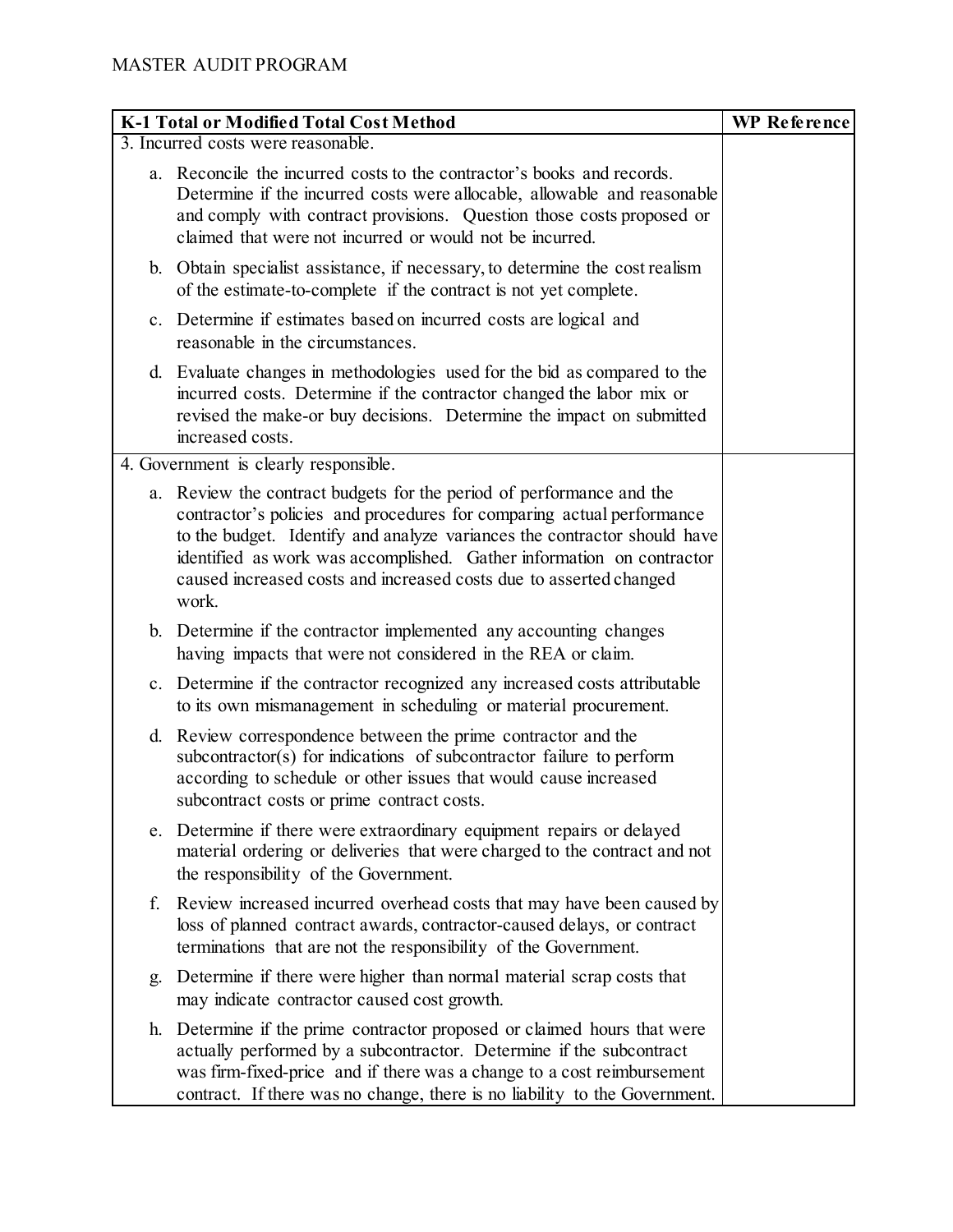| K-1 Total or Modified Total Cost Method                                                                                                                                                              | <b>WP Reference</b> |
|------------------------------------------------------------------------------------------------------------------------------------------------------------------------------------------------------|---------------------|
| 5. Based on the results of the previous steps, determine if proposed or claimed<br>costs meet the four criteria for applying the total cost or modified total cost<br>method. Summarize the results. |                     |
| 6. If the modified total cost method was used, determine if the adjusted costs<br>were accurate and complete, and substantiate use of a modified total cost<br>method. Summarize the results.        |                     |

| L-1 Profit                                                                                                                                                                                                                                                                                                                                                                                                                                                                                                                                                                                                                                                        | <b>WP</b> Reference |
|-------------------------------------------------------------------------------------------------------------------------------------------------------------------------------------------------------------------------------------------------------------------------------------------------------------------------------------------------------------------------------------------------------------------------------------------------------------------------------------------------------------------------------------------------------------------------------------------------------------------------------------------------------------------|---------------------|
| Version 8.0, dated July 2020                                                                                                                                                                                                                                                                                                                                                                                                                                                                                                                                                                                                                                      |                     |
| 1. Evaluate the allowability of the proposed or claimed profit based on the<br>contract clause under which the contractor's delay/disruption proposal or<br>claim is made. Delay/disruption proposals and claims may be submitted<br>under various contract clauses with differing provisions for profit. Profit is<br>specifically excluded under the provisions of FAR 52.242-14 and -17 on<br>elements of the submission related to a suspension of work or Government<br>delay, respectively, and should be questioned. Profit is not specifically<br>excluded under FAR 52.242-15 or FAR 52.236-2. Question profit<br>amounts specifically excluded per FAR. |                     |
| 2. Lost profit is an estimate of the profit that the contractor would have realized<br>on the contract "but for" the Government's action or inaction. If the<br>submission includes "lost profit," evaluate supporting records for evidence<br>that the proposed or claimed amount is attributed to the asserted<br>delay/disruption. If the contractor cannot demonstrate the contract would<br>have earned a profit "but for" the Government's action or inaction, "lost<br>profit" should be questioned.                                                                                                                                                       |                     |
| 3. Include a comment in the explanatory note acknowledging the contracting<br>officer's authority to further adjust the proposed or claimed rate. Because<br>the overall amount of profit or fee determination is solely within the<br>contracting officer's discretion, the audit team should not attempt to apply<br>the weighted guidelines or any terms of the contract that specify the<br>considerations for awarding profit or fee. However, the explanatory note<br>may include information such as the following to assist the contract officer<br>during negotiations:                                                                                  |                     |
| Rate of profit contemplated at time contract was negotiated.<br>a.                                                                                                                                                                                                                                                                                                                                                                                                                                                                                                                                                                                                |                     |
| Average rate of profit on similar products or similar lines.<br>b.                                                                                                                                                                                                                                                                                                                                                                                                                                                                                                                                                                                                |                     |
| c. Other observations related to fee or profit that arise during the audit.                                                                                                                                                                                                                                                                                                                                                                                                                                                                                                                                                                                       |                     |
| 4. Verify the mathematical accuracy of the contractor's computations.                                                                                                                                                                                                                                                                                                                                                                                                                                                                                                                                                                                             |                     |
| 5. Summarize the results including the conclusions, basis of contractor's profit,<br>and audit evaluation.                                                                                                                                                                                                                                                                                                                                                                                                                                                                                                                                                        |                     |